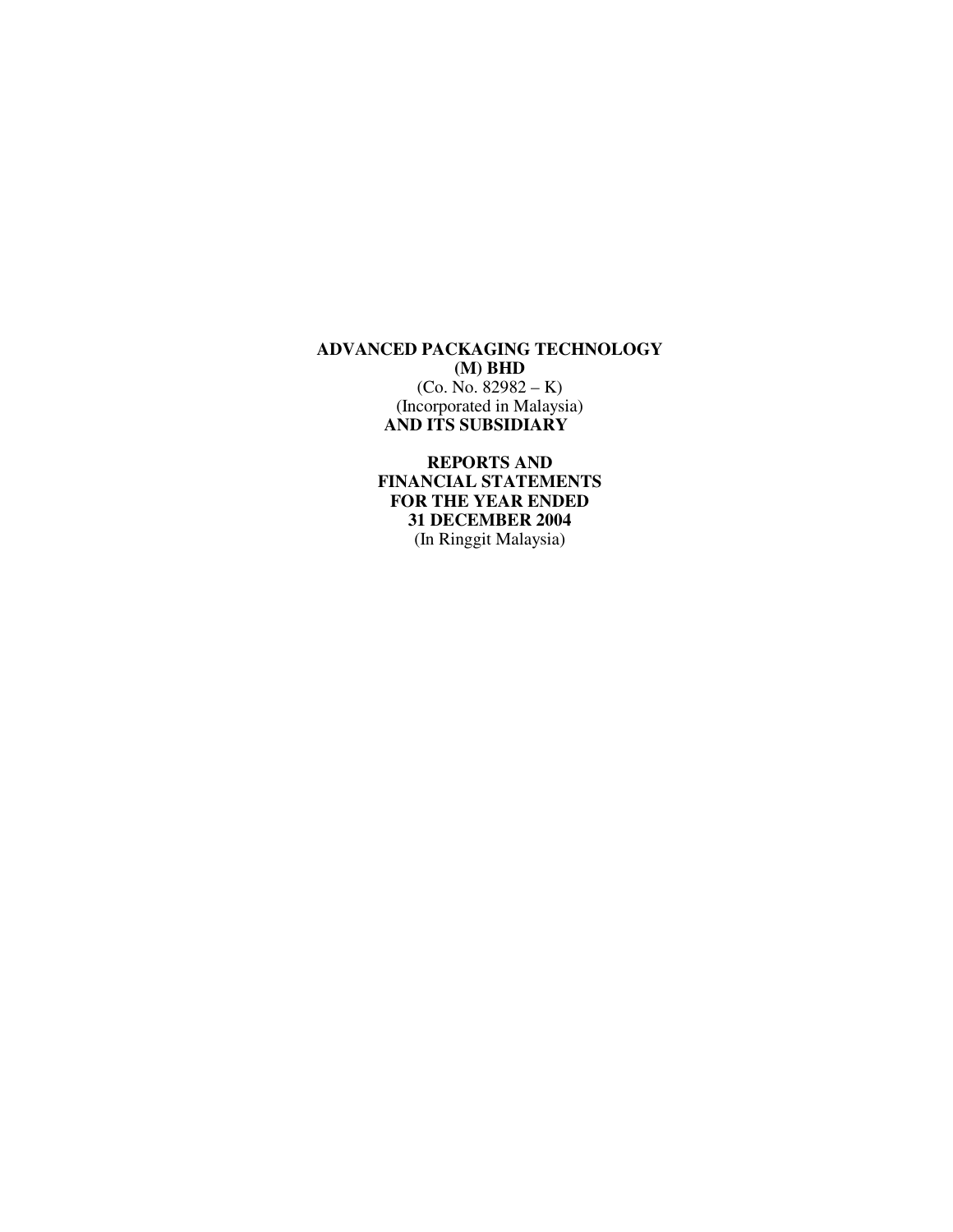| <b>Contents</b>                   | <b>Pages</b> |
|-----------------------------------|--------------|
| Corporate information             | $\mathbf{1}$ |
| Directors' report                 | $2 - 5$      |
| <b>Statement by Directors</b>     | $6\,$        |
| Statutory declaration             | $\tau$       |
| Report of the auditors            | $8 - 9$      |
| Income statements                 | $10\,$       |
| <b>Balance</b> sheets             | 11           |
| Statements of changes in equity   | 12           |
| Cash flow statements              | $13 - 14$    |
| Notes to the financial statements | $15 - 29$    |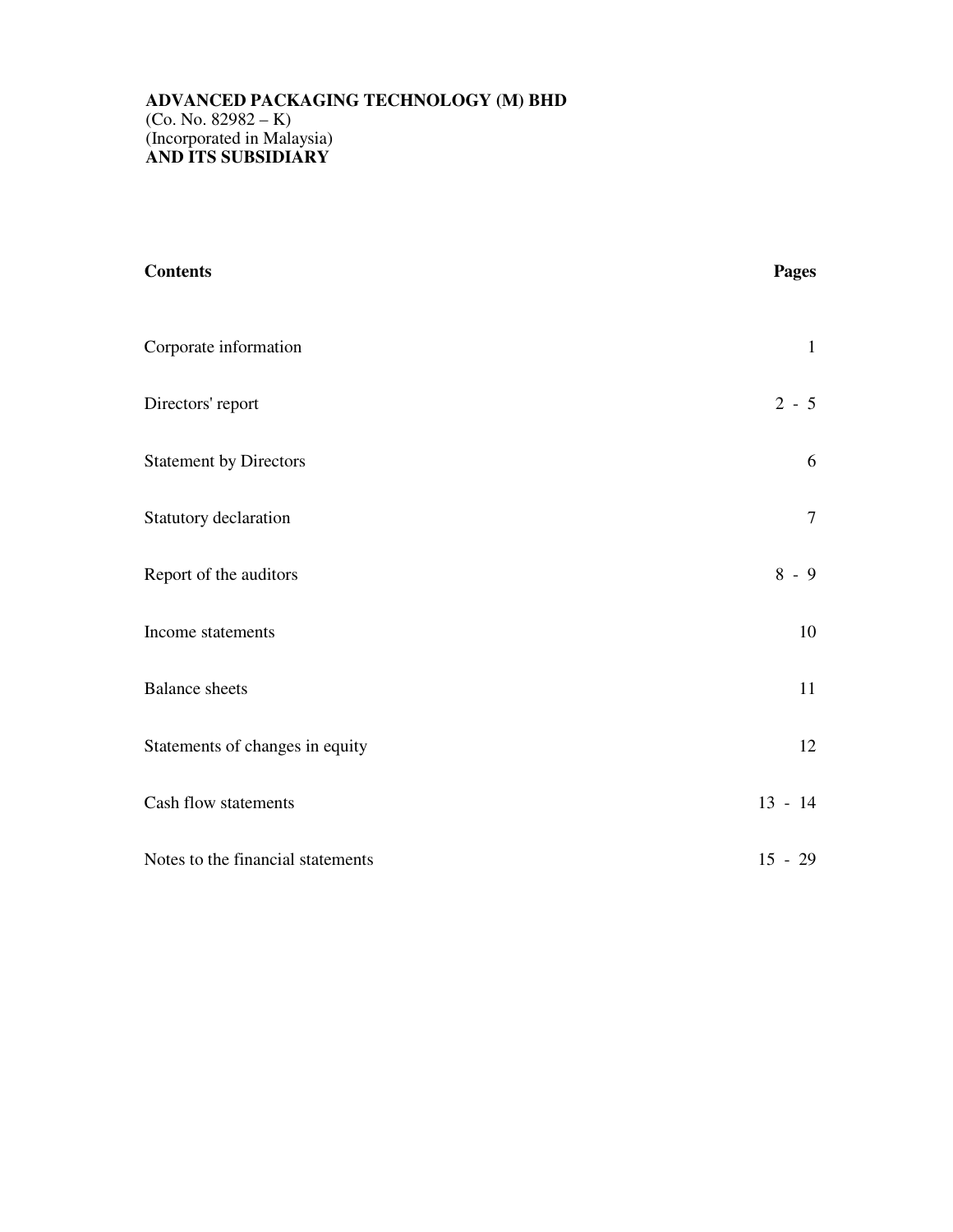# **CORPORATE INFORMATION**

| <b>BOARD OF DIRECTORS</b>                   | Chee Sam Fatt (Chairman)<br>Tjin Kiat @ Tan Cheng Keat (Managing Director)<br>Yeo Tek Ling (Finance Director)<br>Dato' Haji Ghazali b. Mat Ariff<br>Dato' Law Sah Lim<br>Datuk Ismail bin Haji Ahmad<br>Mah Siew Seng<br>Eu Hock Seng<br>Ng Choo Phuan @ Kuan Choo Phuan<br>(Resigned on 25.2.2005)<br>Ng Choo Tim |
|---------------------------------------------|--------------------------------------------------------------------------------------------------------------------------------------------------------------------------------------------------------------------------------------------------------------------------------------------------------------------|
| <b>SECRETARY</b>                            | Goon Kok Keong<br>(MAICSA 0698849)                                                                                                                                                                                                                                                                                 |
| <b>AUDITORS</b>                             | <b>PKF</b><br>AF 0911<br><b>Chartered Accountants</b>                                                                                                                                                                                                                                                              |
| <b>AUDIT COMMITTEE</b>                      | Dato' Haji Ghazali b. Mat Ariff (Chairman)<br>- Independent Non-Executive Director<br>Datuk Ismail bin Haji Ahmad<br>- Non-Independent Non-Executive Director<br>Mah Siew Seng<br>- Independent Non-Executive Director                                                                                             |
| <b>REGISTERED OFFICE</b>                    | 23B Jalan 52/1<br>46200 Petaling Jaya<br>Selangor Darul Ehsan<br>Tel: 03-7960 0648<br>Fax: 03-7957 0094                                                                                                                                                                                                            |
| REGISTRAR & SHARE TRANSFER<br><b>OFFICE</b> | Symphony Share Registrars Sdn. Bhd.<br>(Formerly known as Malaysian Share Registration<br>Service Sdn. Bhd.)<br>Level 26, Menara Multi Purpose<br>Capital Square<br>No. 8, Jalan Munshi Abdullah<br>50100 Kuala Lumpur<br>Tel: 03-2721 2222<br>Fax: 03-2721 2530                                                   |
| PRINCIPAL BANKER                            | Bumiputra-Commerce Bank Berhad                                                                                                                                                                                                                                                                                     |
| STOCK EXCHANGE LISTING                      | Bursa Malaysia Securities Berhad - Second Board                                                                                                                                                                                                                                                                    |
|                                             |                                                                                                                                                                                                                                                                                                                    |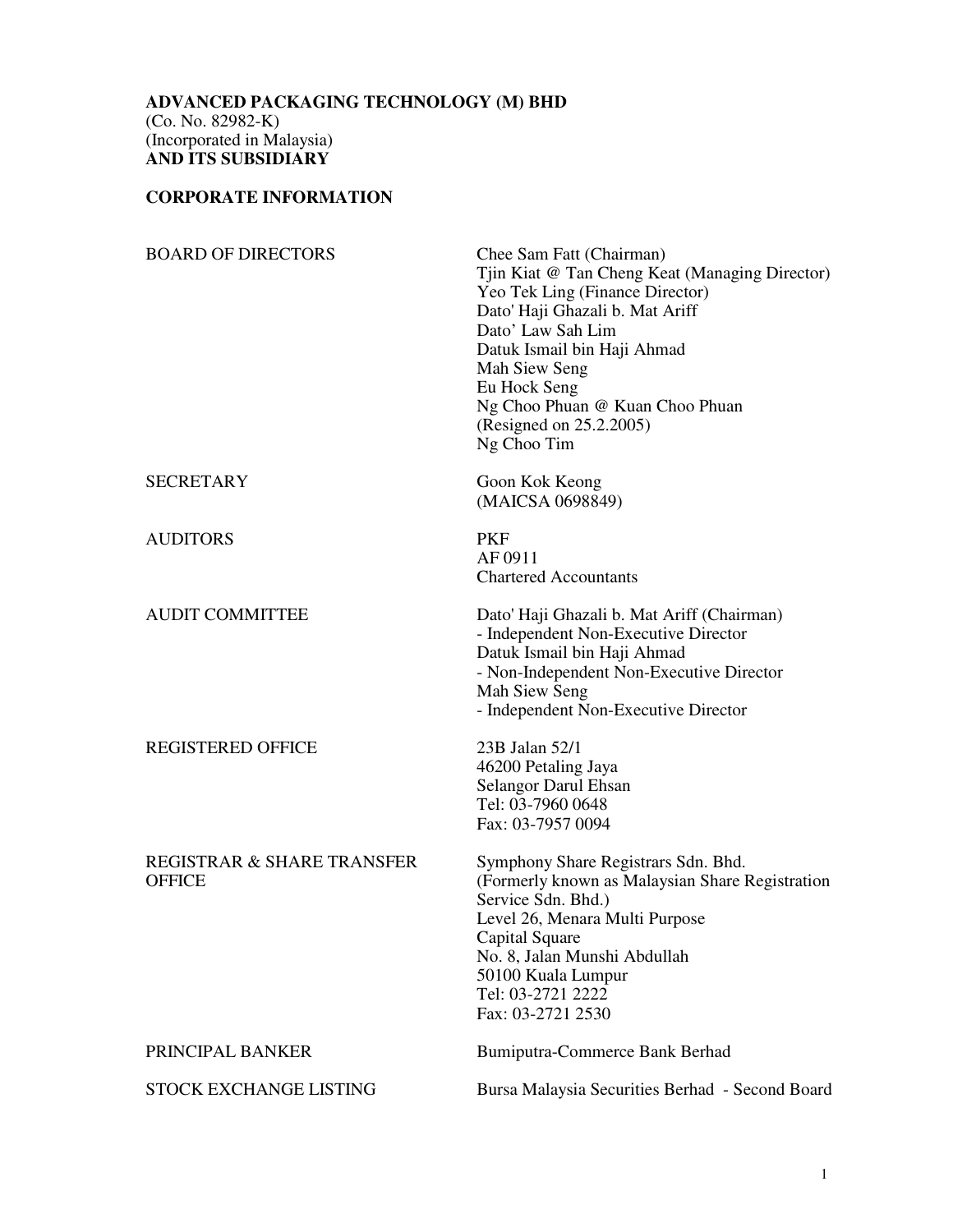#### **DIRECTORS' REPORT**

The Directors have pleasure in submitting their report and the audited financial statements of the Group and the Company for the financial year ended 31 December 2004.

# **Principal activities**

The Company is principally engaged in the manufacturing and distribution of flexible packaging materials. The principal activities of the subsidiary are disclosed in Note 8 to the financial statements.

There have been no significant changes in the nature of these activities during the financial year.

## **Results**

|                         | Group<br>RM | Company<br>RM |
|-------------------------|-------------|---------------|
| Net profit for the year | 2,431,844   | 2,516,280     |

## **Reserves and provisions**

There were no material transfers to and from reserves or provisions during the financial year except as disclosed in the financial statements.

# **Dividends**

Since the end of the previous financial year, the Company paid a tax exempt final dividend of 4.00% totaling RM1,640,340 in respect of the financial year ended 31 December 2003, on 23 July 2004.

The final dividend recommend by the Directors in respect of the year ended 31 December 2004 is 2.00% tax exempt dividend totaling RM820,170.

#### **Directors**

Directors who served since the date of the last report are:-

Chee Sam Fatt Tjin Kiat @ Tan Cheng Keat Yeo Tek Ling Dato' Haji Ghazali b. Mat Ariff Dato' Law Sah Lim Datuk Ismail bin Haji Ahmad Mah Siew Seng Eu Hock Seng Ng Choo Phuan @ Kuan Choo Phuan - Resigned on 25.2.2005 Ng Choo Tim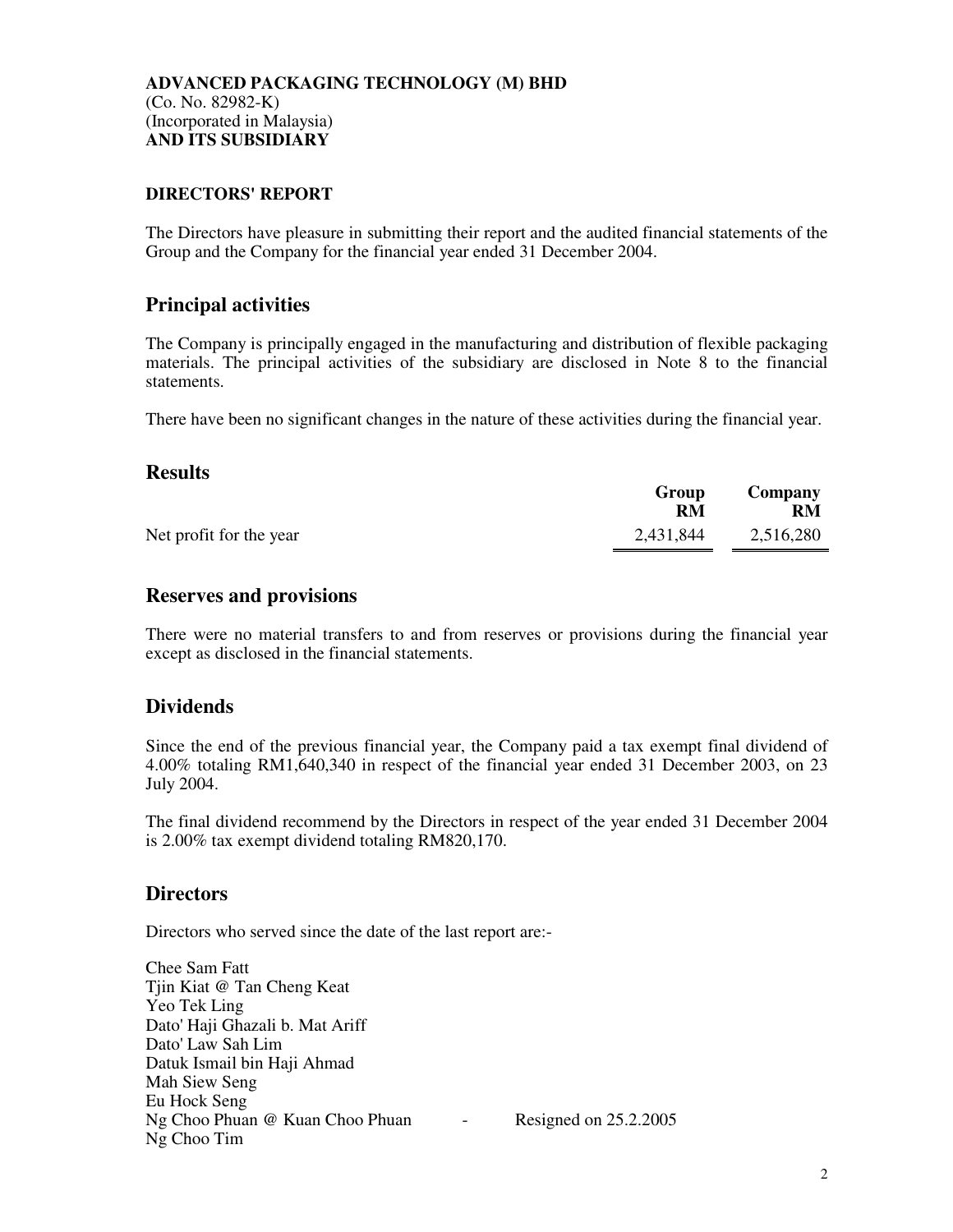## **Directors' interest in shares**

The shareholdings in the Company of those who were Directors at the end of the financial year, as recorded in the Register of Directors' Shareholdings kept under Section 134 of the Companies Act, 1965, are as follows:

|                                                       | Number of ordinary shares of RM1 each |               |             |            |  |
|-------------------------------------------------------|---------------------------------------|---------------|-------------|------------|--|
|                                                       | At                                    |               |             | At         |  |
|                                                       | 1.1.2004                              | <b>Bought</b> | <b>Sold</b> | 31.12.2004 |  |
| Shareholdings registered<br>in the name of Directors: |                                       |               |             |            |  |
| Dato' Law Sah Lim                                     | 839                                   | 105,790       | (54, 800)   | 51,829     |  |
| Tjin Kiat @ Tan Cheng Keat                            | 2,405,378                             |               |             | 2,405,378  |  |
| Yeo Tek Ling                                          | 24,338                                |               |             | 24,338     |  |
| Chee Sam Fatt                                         | 20,250                                |               |             | 20,250     |  |
| Eu Hock Seng                                          | 22,421                                |               |             | 22,421     |  |
| Ng Choo Phuan @                                       |                                       |               |             |            |  |
| Kuan Choo Phuan                                       | 523,991                               |               | (523, 991)  |            |  |
| Ng Choo Tim                                           | 1,296,594                             |               |             | 1,296,594  |  |

None of the other Directors holding office at 31 December 2004 had any interest in the ordinary shares of the Company during the financial year.

# **Directors' benefits**

Since the end of the previous financial year, no Director has received nor become entitled to receive any benefit (other than a benefit included in aggregate amount of emoluments received or due and receivable by Directors as shown in the financial statements) by reason of a contract made by the Company or a related corporation with the Director or with a firm of which the Director is a member, or with a company in which the Director has a substantial financial interest.

There were no arrangements during or at the end of the financial year, which had the object of enabling Directors of the Company to acquire benefits by means of the acquisition of shares in or debentures of the Company or any other body corporate.

#### **Issue of shares**

There were no changes in the issued and paid-up capital of the Company during the financial year.

#### **Options granted over unissued shares**

No options were granted to any person to take up unissued shares of the Company during the year.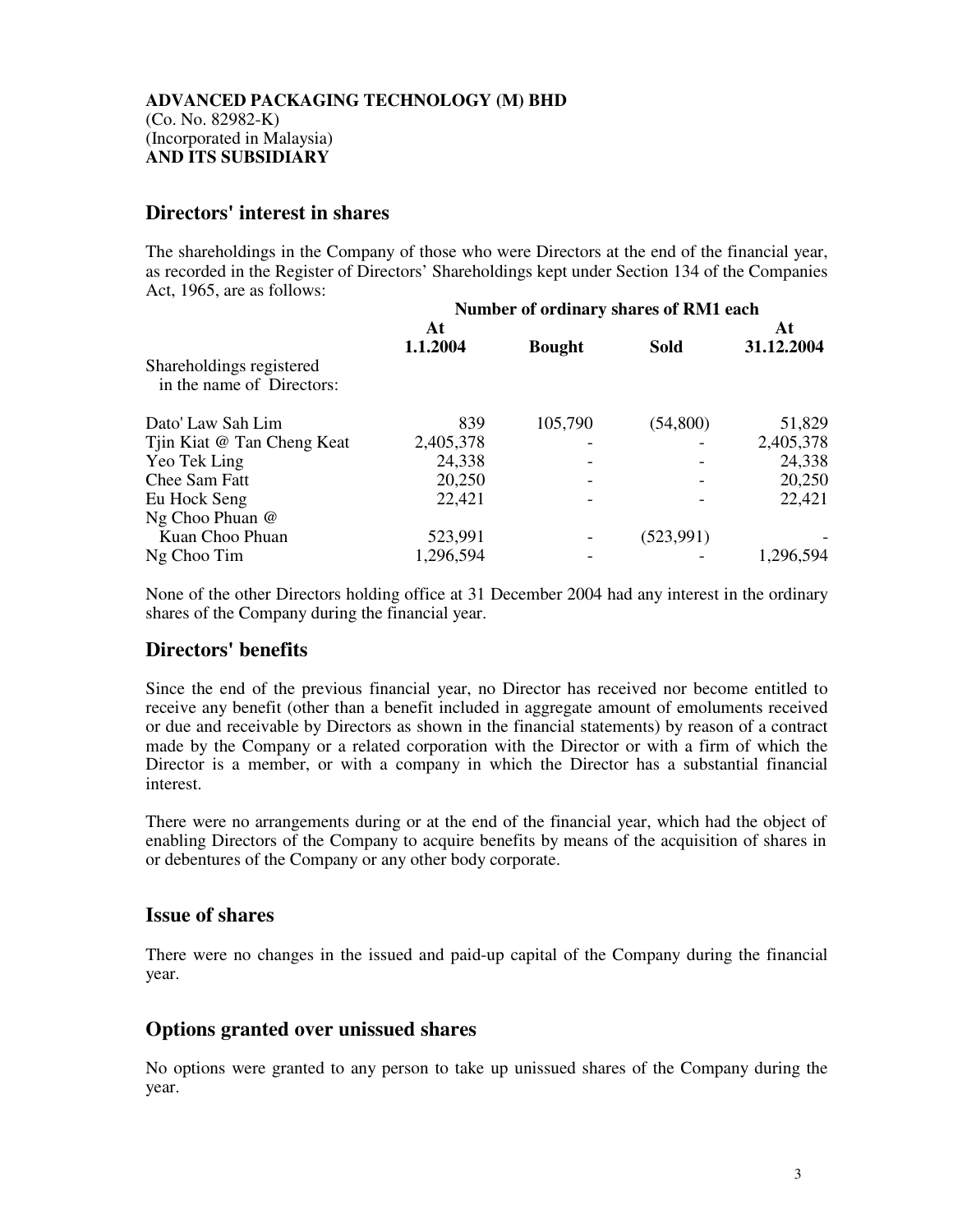#### **Other statutory information**

Before the financial statements of the Group and the Company were made out, the Directors took reasonable steps to ascertain that:

- (i) all known bad debts had been written off and adequate provision made for doubtful debts, and
- (ii) all current assets have been stated at the lower of cost and net realisable value.

At the date of this report, the Directors are not aware of any circumstances:

- (i) that would render the amount written off for bad debts, or the amount of the provision for doubtful debts, in the financial statements of the Group and in the Company inadequate to any substantial extent, or
- (ii) that would render the value attributed to current assets in the Group and in the Company financial statements misleading, or
- (iii) which have arisen which render adherence to the existing method of valuation of assets or liabilities of the Group and the Company misleading or inappropriate, or
- (iv) not otherwise dealt with in this report or the financial statements, which would render any amount stated in the financial statements of the Group and of the Company misleading.

At the date of this report, there does not exist:

- (i) any charge on the assets of the Group or of the Company that has arisen since the end of the financial year and which secured the liabilities of any other person; or
- (ii) any contingent liability in respect of the Group or of the Company that has arisen since the end of the financial year.

No contingent liability or other liability of any company in the Group and the Company has become enforceable, or is likely to become enforceable within the period of twelve months after the end of the financial year which, in the opinion of the Directors, will or may substantially affect the ability of the Group and the Company to meet their obligations when they fall due.

In the opinion of the Directors, the results of the operations of the Group and the Company for the financial year ended 31 December 2004 have not been substantially affected by any item, transaction or event of a material and unusual nature nor has any such item, transaction or event occurred in the interval between the end of the financial year and the date of this report.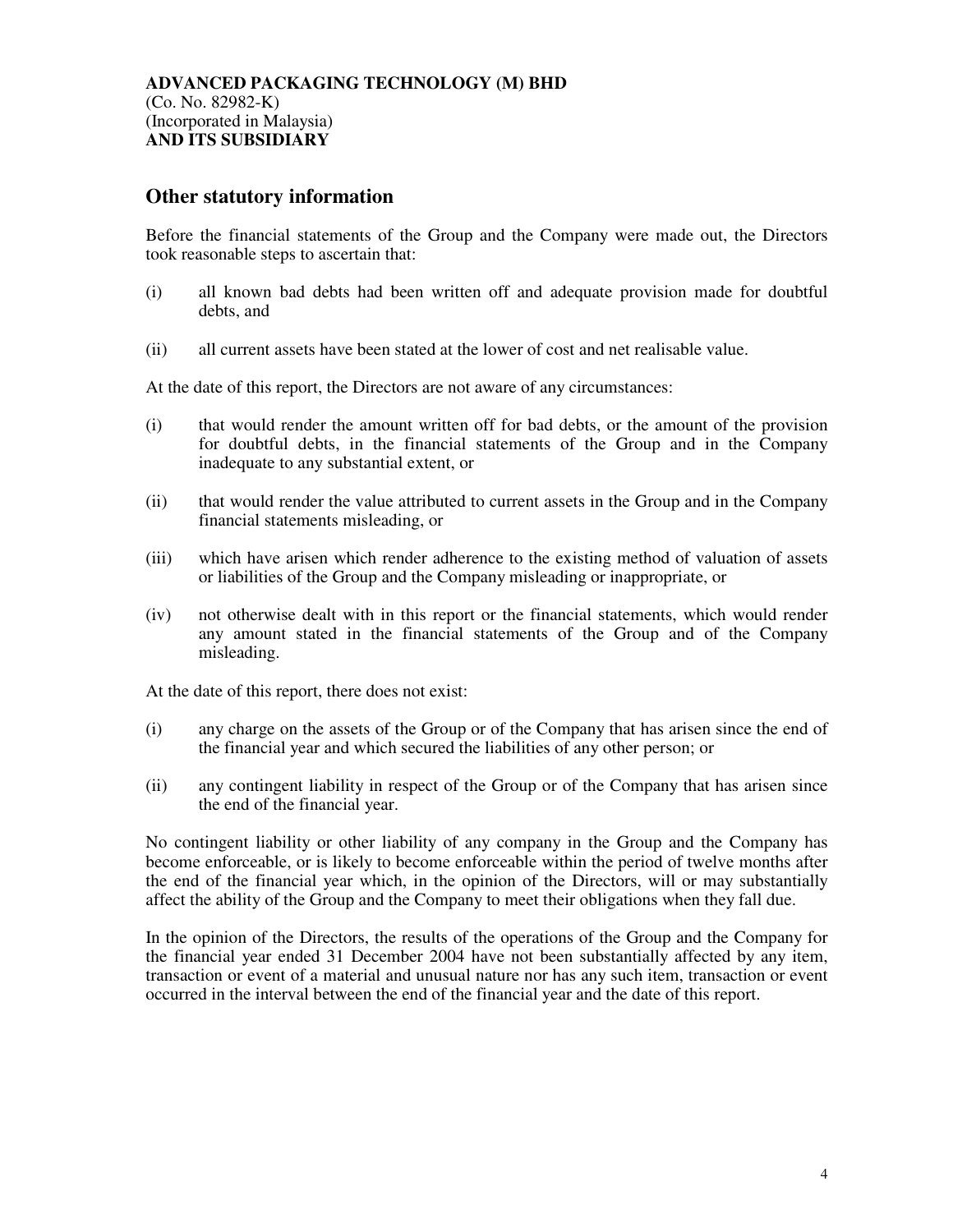# **Auditors**

The auditors, Messrs PKF, have indicated their willingness to continue in office.

Signed on behalf of the Board in accordance with a resolution of the Directors,

TJIN KIAT @ TAN CHENG KEAT

NG CHOO TIM

Kuala Lumpur

Dated: 26 April 2005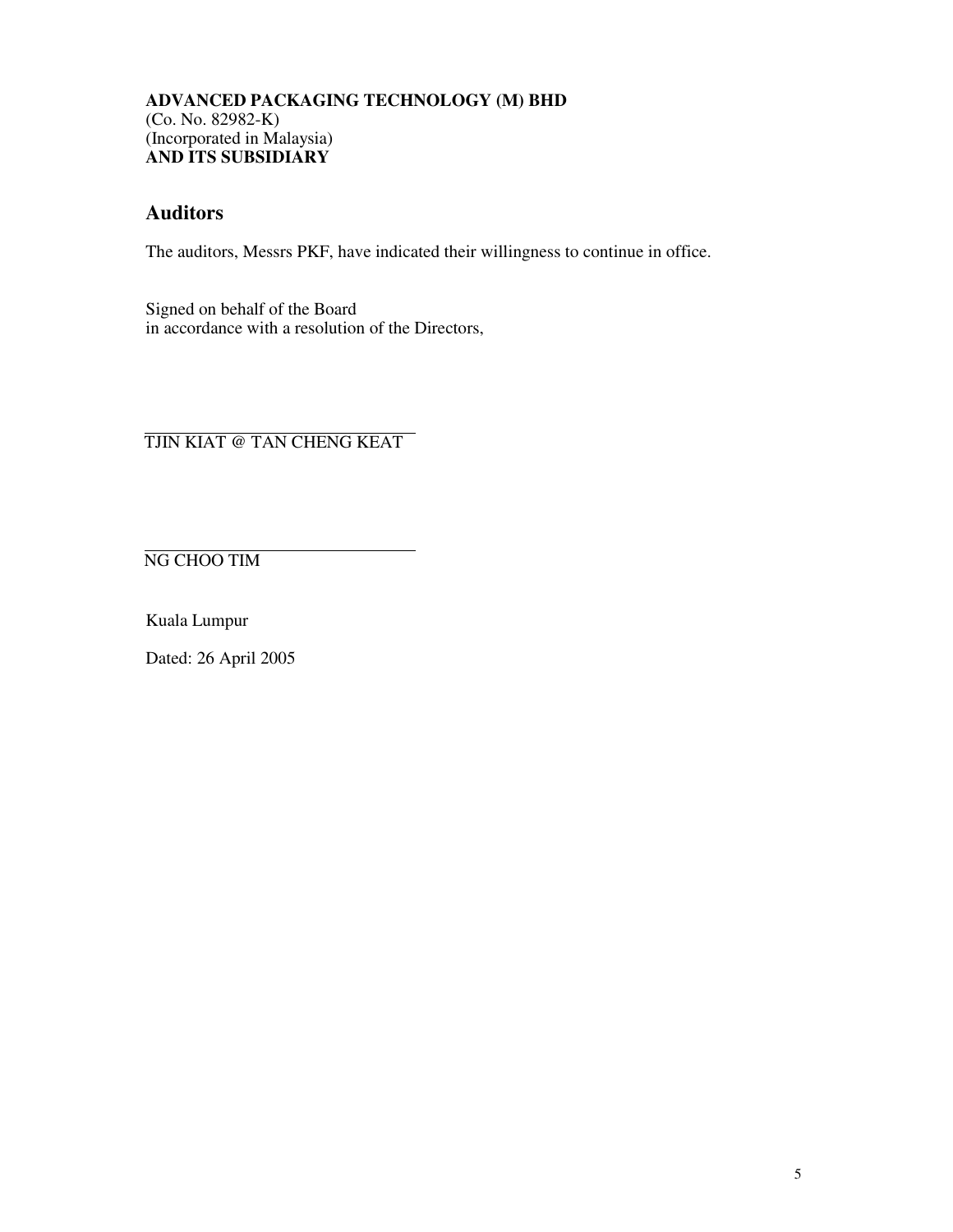#### **STATEMENT BY DIRECTORS PURSUANT TO SECTION 169 (15) OF THE COMPANIES ACT, 1965**

In the opinion of the Directors, the accompanying financial statements are drawn up in accordance with the provision of the Companies Act, 1965 and applicable approved accounting standards in Malaysia so as to give a true and fair view of the state of affairs of the Group and the Company as at 31 December 2004 and of the results of their operations and the cash flows for the year ended on that date.

Signed on behalf of the Board in accordance with a resolution of the Directors,

TJIN KIAT @ TAN CHENG KEAT

NG CHOO TIM

Kuala Lumpur

Dated: 26 April 2005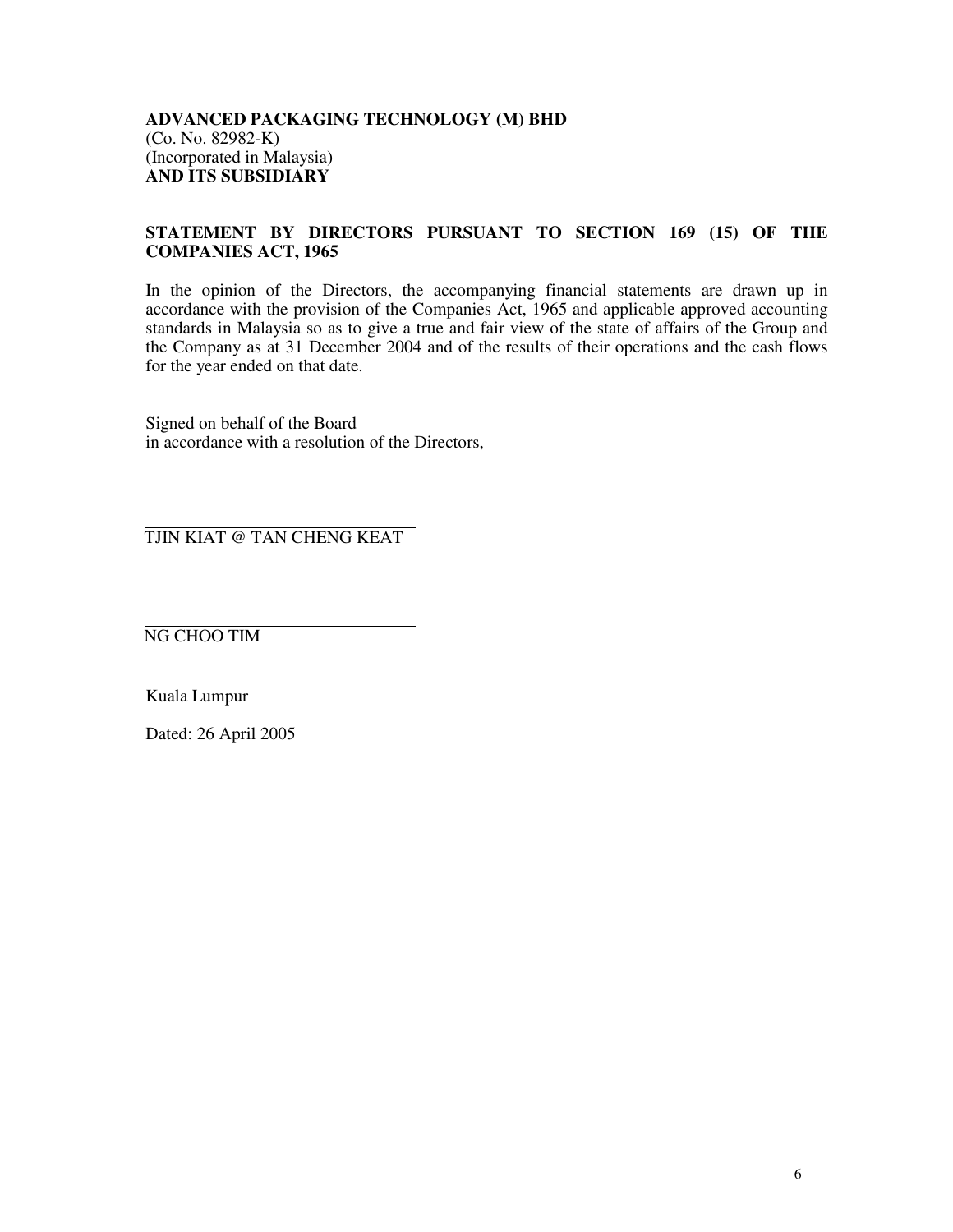#### **STATUTORY DECLARATION PURSUANT TO SECTION 169 (16) OF THE COMPANIES ACT, 1965**

We, TJIN KIAT @ TAN CHENG KEAT and YEO TEK LING, being the Directors primarily responsible for the financial management of ADVANCED PACKAGING TECHNOLOGY (M) BHD, do solemnly and sincerely declare that to the best of our knowledge and belief, the accompanying financial statements are correct, and we make this solemn declaration conscientiously believing the same to be true and by virtue of the provisions of the Statutory Declarations Act, 1960.

> $\mathcal{L}$  $\mathcal{L}$  $\lambda$  $\lambda$

Subscribed and solemnly declared by the abovenamed TJIN KIAT @ TAN CHENG KEAT and YEO TEK LING at Kuala Lumpur in Wilayah Persekutuan on 26 April 2005

TJIN KIAT @ TAN CHENG KEAT

YEO TEK LING

Before me,

\_\_\_\_\_\_\_\_\_\_\_\_\_\_\_\_\_\_\_\_\_\_\_\_\_\_\_\_\_\_\_\_\_\_ COMMISSIONER FOR OATHS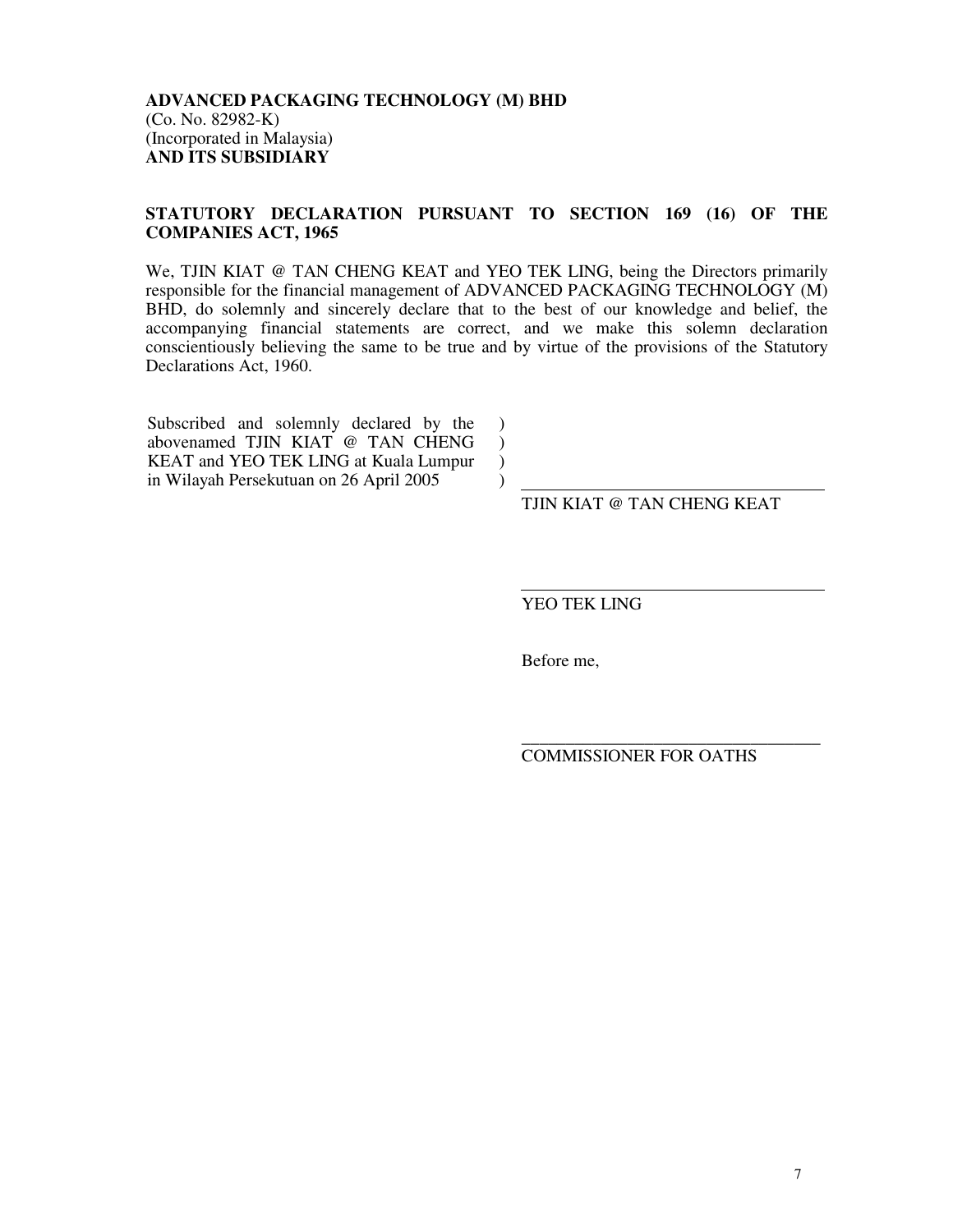#### **REPORT OF THE AUDITORS TO THE MEMBERS OF ADVANCED PACKAGING TECHNOLOGY (M) BHD**  (Co. No. 82982-K) (Incorporated in Malaysia)

We have audited the accompanying financial statements of ADVANCED PACKAGING TECHNOLOGY (M) BHD. These financial statements are the responsibility of the Company's Directors. Our responsibility is to express an opinion on the financial statements based on our audit.

We conducted our audit in accordance with approved standards on auditing in Malaysia. These standards require that we plan and perform the audit to obtain all the information and explanations, which we consider necessary to provide us with sufficient evidence to give reasonable assurance that the financial statements are free of material misstatements. An audit includes examining, on a test basis, evidence relevant to the amounts and disclosures in the financial statements. An audit also includes an assessment of the accounting principles used and significant estimates made by the Directors, as well as evaluating the overall adequacy of the presentation of information in the financial statements. We believe our audit provides a reasonable basis for our opinion.

In our opinion:

- (a) the financial statements are properly drawn up in accordance with the provisions of the Companies Act, 1965 and the applicable approved accounting standards in Malaysia so as to give a true and fair view of:
	- (i) the state of affairs of the Group and the Company as at 31 December 2004 and of the results of their operations and cash flows for the year ended on that date; and
	- (ii) the matters required by Section 169 of the Companies Act, 1965 to be dealt with in the financial statements of the Group and the Company;

and

(b) the accounting and other records and the registers required by the Companies Act, 1965 to be kept by the Company have been properly kept in accordance with the provisions of the said Act.

We have considered the financial statements and the auditor's report thereon of the subsidiary of which we have not acted as auditors, as indicated in Note 8 to the financial statements.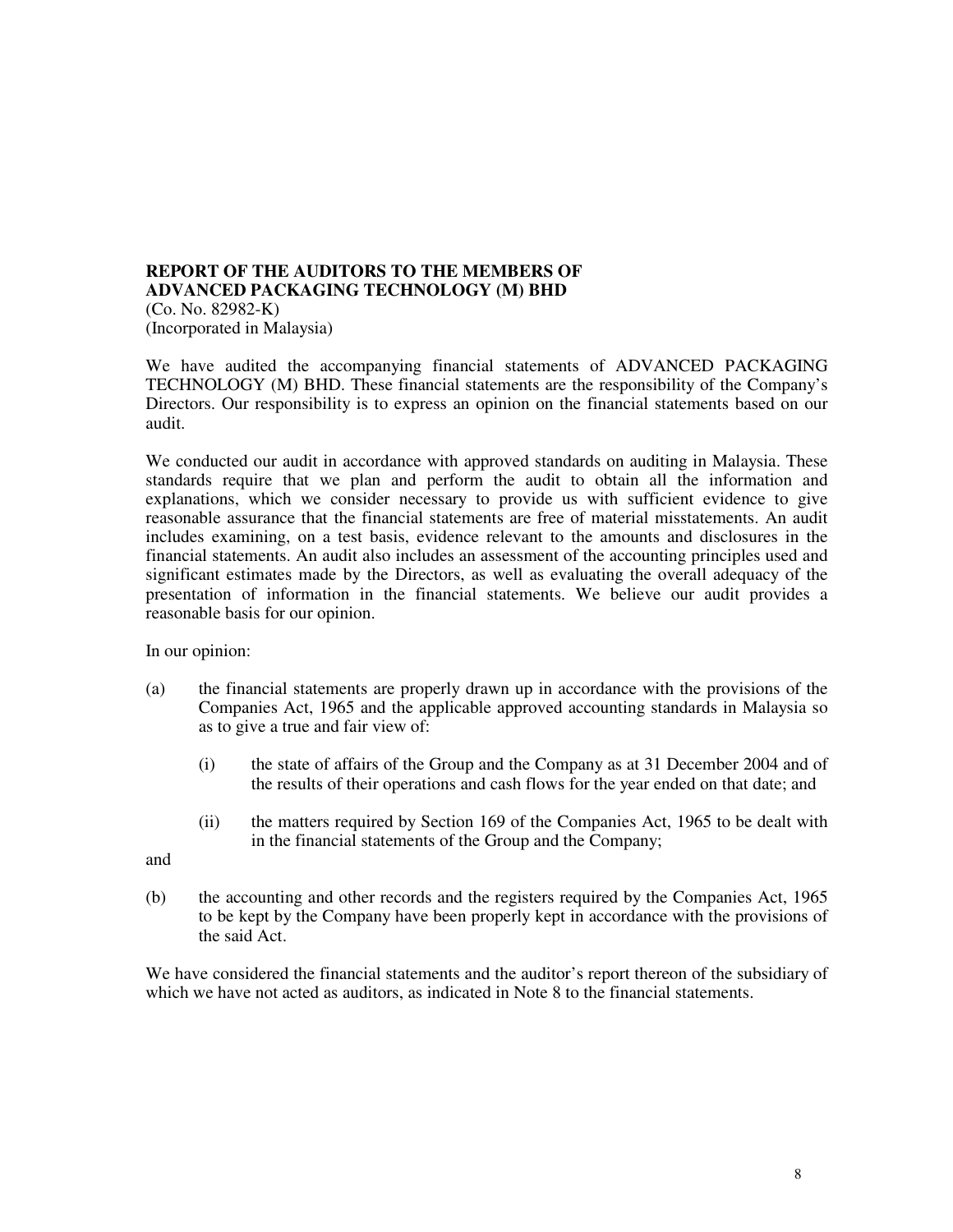We are satisfied that the financial statements of the subsidiary that have been consolidated with the Company's financial statements are in form and content appropriate and proper for the purposes of the preparation of the consolidated financial statements and we have received satisfactory information and explanations as required by us for those purposes.

The auditors' reports on the financial statements of the subsidiary was not subject to any qualification and did not include any comment made under Subsection (3) of Section 174 of the Act.

PKF ANTHONY JOSEPH SKELCHY<br>AF 0911 251/03/07 (J/PH) CHARTERED ACCOUNTANTS

251/03/07 (J/PH)<br>PARTNER

Kuala Lumpur

Dated: 26 April 2005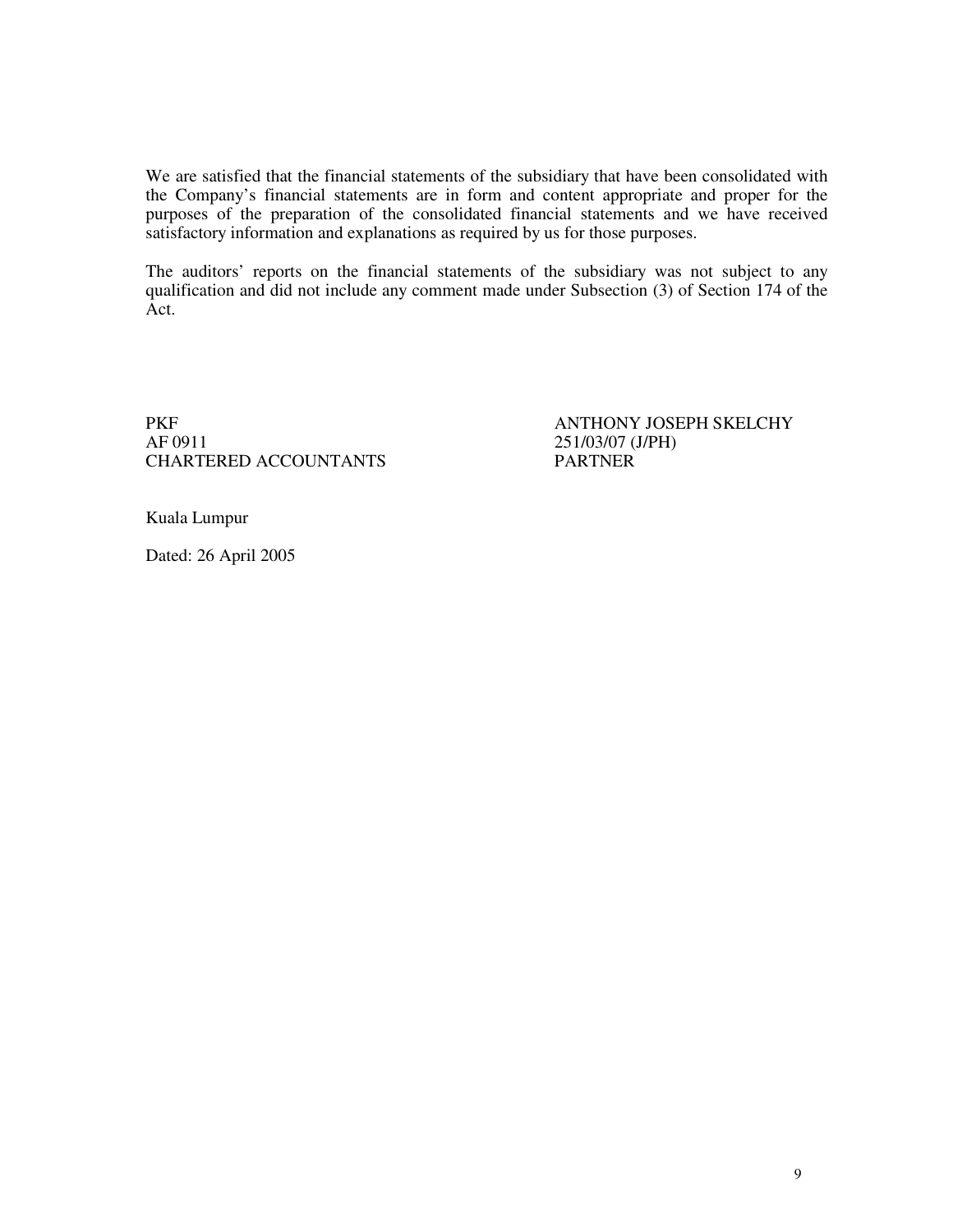# **INCOME STATEMENTS FOR THE YEAR ENDED 31 DECEMBER 2004**

|                                                                           | <b>Note</b>    | Group                                     |                                             |                                           | Company                                   |  |
|---------------------------------------------------------------------------|----------------|-------------------------------------------|---------------------------------------------|-------------------------------------------|-------------------------------------------|--|
|                                                                           |                | 2004<br><b>RM</b>                         | 2003<br><b>RM</b>                           | 2004<br><b>RM</b>                         | 2003<br><b>RM</b>                         |  |
| Revenue                                                                   |                | 22,564,161                                | 22,528,028                                  | 22,564,161                                | 22,528,028                                |  |
| Other operating income<br>Changes in inventories<br>of finished goods and |                | 887,479                                   | 337,675                                     | 887,479                                   | 337,675                                   |  |
| work-in-progress<br>Raw materials used<br>Staff costs (inclusive of       |                | 229,025<br>(14,087,328)                   | (54,200)<br>(12, 440, 119)                  | 229,025<br>(14,087,328)                   | (54,200)<br>(12, 440, 119)                |  |
| Directors' remuneration)<br>Depreciation<br>Other operating expenses      | $\overline{2}$ | (2,952,108)<br>(1,368,434)<br>(2,615,426) | (3, 142, 876)<br>(1,189,691)<br>(3,089,755) | (2,899,608)<br>(1,368,434)<br>(2,583,532) | (3,052,876)<br>(1,189,691)<br>(3,024,459) |  |
| <b>Operating profits</b><br>Interest income<br>Finance cost               | 3              | 2,657,369<br>743,501<br>(20, 637)         | 2,949,062<br>967,173<br>(20, 514)           | 2,741,763<br>743,501<br>(20, 595)         | 3,104,358<br>967,173<br>(20, 387)         |  |
| Profit before tax<br>Income tax expense                                   | $\overline{4}$ | 3,380,233<br>(948, 389)                   | 3,895,721<br>(752, 409)                     | 3,464,669<br>(948, 389)                   | 4,051,144<br>(752, 409)                   |  |
| Net profit for the year                                                   |                | 2,431,844                                 | 3,143,312                                   | 2,516,280                                 | 3,298,735                                 |  |
| Basic earnings per share<br>(sen)                                         | 5              | 5.93                                      | 7.67                                        |                                           |                                           |  |
| Dividends per share<br>$(\text{sen})$                                     | 6              | 4.00                                      | 4.95                                        | 4.00                                      | 4.95                                      |  |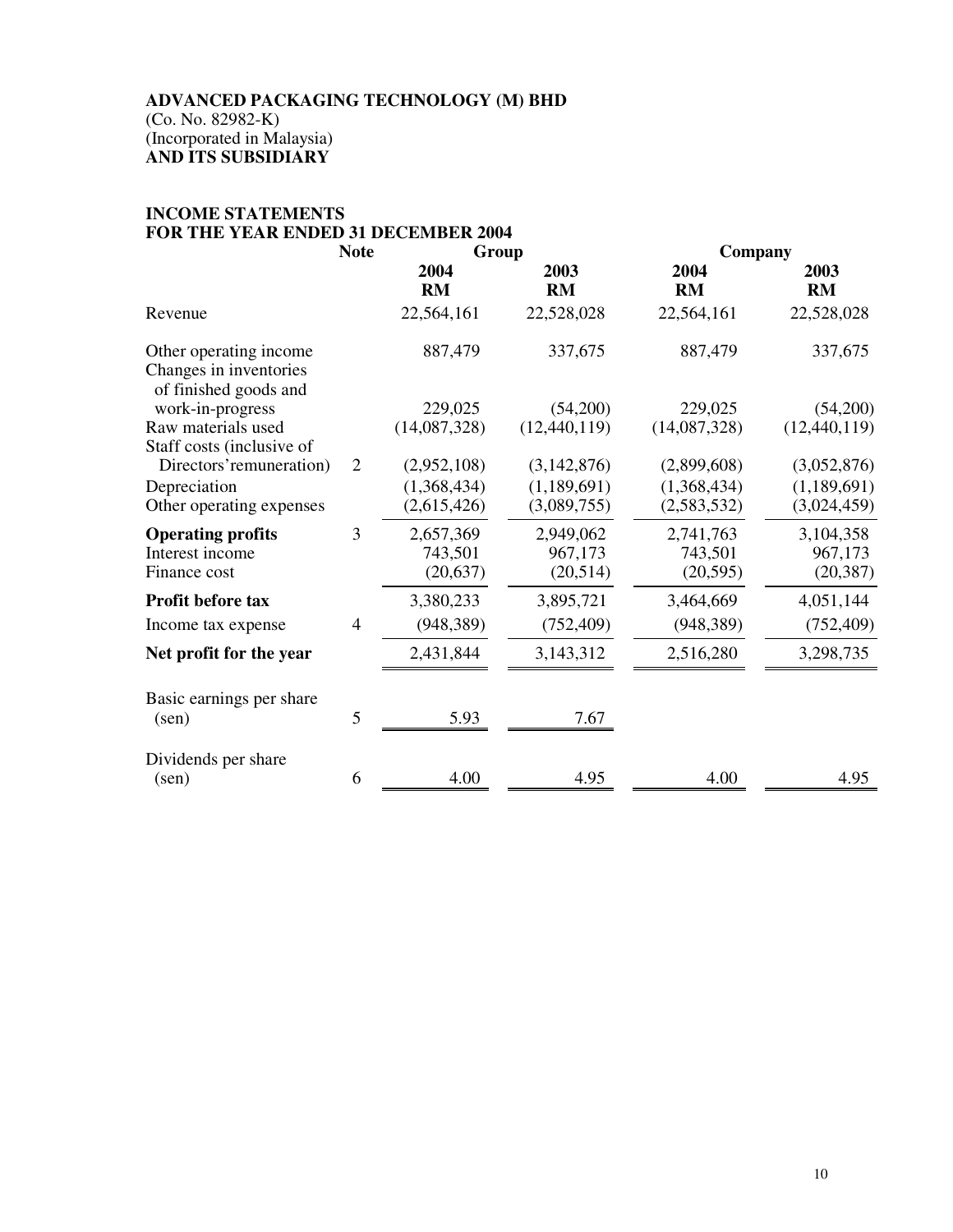# **BALANCE SHEETS AS AT 31 DECEMBER 2004**

|                                                         | <b>Note</b> | Group       |             |              | Company     |
|---------------------------------------------------------|-------------|-------------|-------------|--------------|-------------|
|                                                         |             | 2004        | 2003        | 2004         | 2003        |
| Long term assets                                        |             | <b>RM</b>   | <b>RM</b>   | <b>RM</b>    | <b>RM</b>   |
| Property, plant                                         |             |             |             |              |             |
| and equipment                                           | 7<br>8      | 10,129,935  | 10,590,433  | 10,129,935   | 10,590,433  |
| Investment in subsidiary<br>Investment in joint venture | 9           | 10,810,566  | 10,828,091  | 4,921        | 4,921       |
| Amount due from a                                       |             |             |             |              |             |
| subsidiary                                              | 10          |             |             | 11, 147, 887 | 11,063,444  |
|                                                         |             | 20,940,501  | 21,418,524  | 21,282,743   | 21,658,798  |
| <b>Current assets</b>                                   |             |             |             |              |             |
| Inventories                                             | 11          | 6,261,945   | 3,766,636   | 6,261,945    | 3,766,636   |
| Trade receivables<br>Other receivables,                 | 12          | 5,194,975   | 5,069,388   | 5,194,975    | 5,069,388   |
| deposits and prepayments                                | 13          | 776,109     | 529,640     | 776,109      | 529,640     |
| Cash and cash equivalents                               | 14          | 19,801,963  | 21,331,043  | 19,801,963   | 21,331,043  |
|                                                         |             | 32,034,992  | 30,696,707  | 32,034,992   | 30,696,707  |
| <b>Current liabilities</b>                              |             |             |             |              |             |
| Trade payables                                          |             | 1,530,101   | 1,497,494   | 1,530,101    | 1,497,494   |
| Amount due to Directors                                 | 15          | 180,000     | 180,000     | 180,000      | 180,000     |
| Other payables and accruals                             |             | 861,924     | 1,024,061   | 856,483      | 1,018,612   |
| Tax payable                                             |             | 91,383      |             | 91,383       |             |
|                                                         |             | 2,663,408   | 2,701,555   | 2,657,967    | 2,696,106   |
| <b>Net current assets</b>                               |             | 29,371,584  | 27,995,152  | 29,377,025   | 28,000,601  |
| Long term and deferred<br><b>Liabilities</b>            |             |             |             |              |             |
| Deferred taxation                                       | 16          | 1,230,906   | 1,150,000   | 1,230,906    | 1,150,000   |
| Provision for staff gratuity                            | 17          | 466,566     | 423,043     | 466,566      | 423,043     |
|                                                         |             | (1,697,472) | (1,573,043) | (1,697,472)  | (1,573,043) |
|                                                         |             | 48,614,613  | 47,840,633  | 48,962,296   | 48,086,356  |
| <b>Financed by:</b>                                     |             |             |             |              |             |
| Share capital                                           | 18          | 41,008,500  | 41,008,500  | 41,008,500   | 41,008,500  |
| Reserves                                                | 19          | 7,606,113   | 6,832,133   | 7,953,796    | 7,077,856   |
| <b>Shareholders' funds</b>                              |             | 48,614,613  | 47,840,633  | 48,962,296   | 48,086,356  |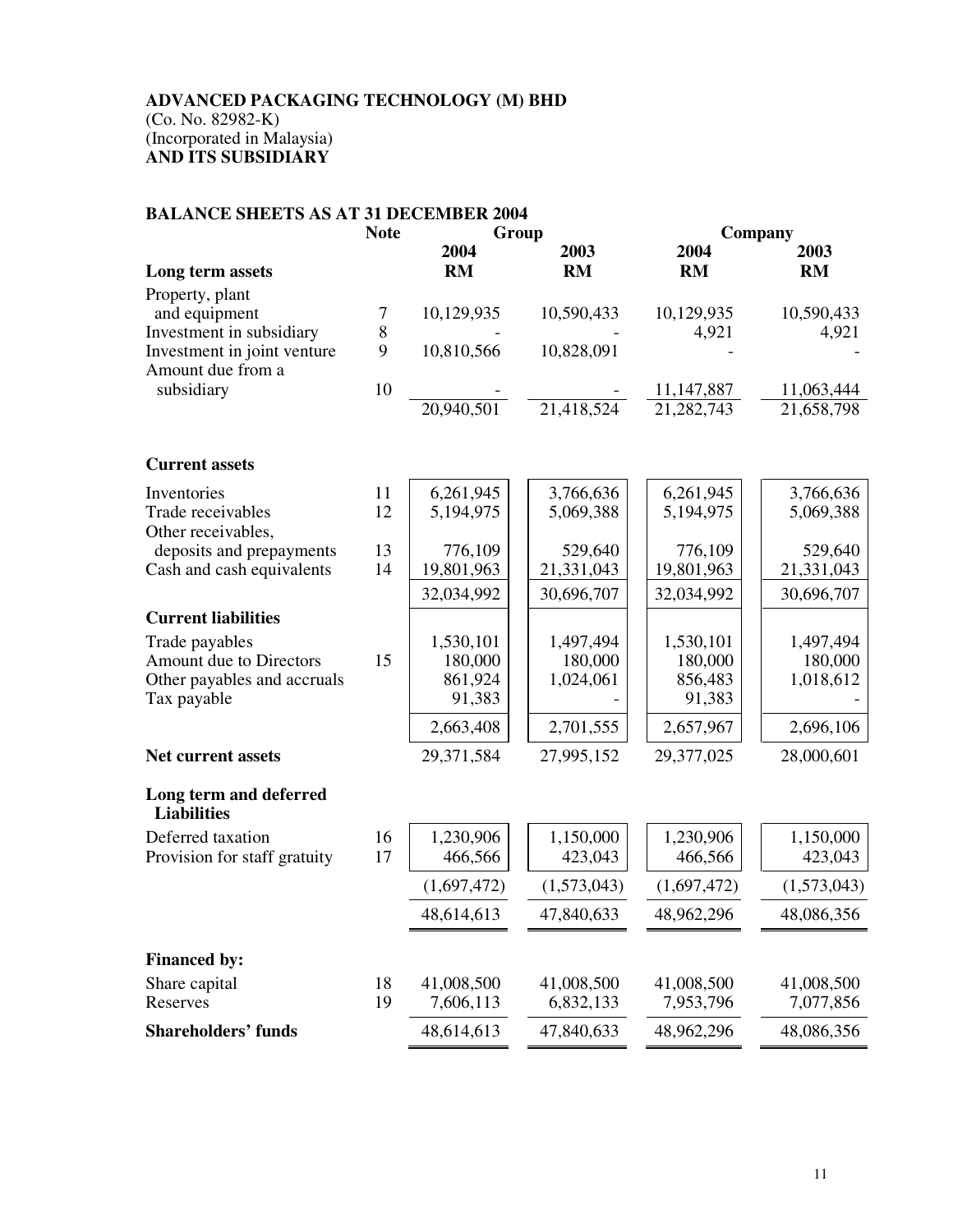## **STATEMENTS OF CHANGES IN EQUITY FOR THE YEAR ENDED 31 DECEMBER 2004**

|                                  | <b>Note</b> | <b>Share</b><br>capital<br><b>RM</b> | Non-<br>distributable<br><b>Translation</b><br>reserve | <b>Distributable</b><br><b>Retained</b><br>profits<br><b>RM</b> | <b>Total</b><br><b>RM</b> |
|----------------------------------|-------------|--------------------------------------|--------------------------------------------------------|-----------------------------------------------------------------|---------------------------|
|                                  |             |                                      | RM                                                     |                                                                 |                           |
| Group                            |             |                                      |                                                        |                                                                 |                           |
| At 1 January 2003                |             | 18,226,000                           | (8,395)                                                | 27,357,877                                                      | 45,575,482                |
| Currency translation differences |             |                                      | 24,026                                                 |                                                                 | 24,026                    |
| Issue of shares                  | 18          | 22,782,500                           | $\overline{\phantom{a}}$                               | (22, 782, 500)                                                  |                           |
| Net profit for the year          |             |                                      |                                                        | 3,143,312                                                       | 3,143,312                 |
| Dividends                        | 6           |                                      |                                                        | (902, 187)                                                      | (902, 187)                |
| At 31 December 2003              |             | 41,008,500                           | 15,631                                                 | 6,816,502                                                       | 47,840,633                |
| Currency translation differences |             |                                      | (17, 524)                                              |                                                                 | (17, 524)                 |
| Net profit for the year          |             |                                      |                                                        | 2,431,844                                                       | 2,431,844                 |
| Dividends                        | 6           |                                      | $\overline{\phantom{0}}$                               | (1,640,340)                                                     | (1,640,340)               |
| At 31 December 2004              |             | 41,008,500                           | (1, 893)                                               | 7,608,006                                                       | 48,614,613                |
| Company                          |             |                                      |                                                        |                                                                 |                           |
| At 1 January 2003                |             | 18,226,000                           |                                                        | 27,463,808                                                      | 45,689,808                |
| Issue of shares                  | 18          | 22,782,500                           |                                                        | (22, 782, 500)                                                  |                           |
| Net profit for the year          |             |                                      |                                                        | 3,298,735                                                       | 3,298,735                 |
| Dividends                        | 6           |                                      |                                                        | (902, 187)                                                      | (902, 187)                |
| At 31 December 2003              |             | 41,008,500                           | $\qquad \qquad -$                                      | 7,077,856                                                       | 48,086,356                |
| Net profit for the year          |             |                                      |                                                        | 2,516,280                                                       | 2,516,280                 |
| Dividends                        | 6           |                                      |                                                        | (1,640,340)                                                     | (1,640,340)               |
| At 31 December 2004              |             | 41,008,500                           | $\overline{\phantom{0}}$                               | 7,953,796                                                       | 48,962,296                |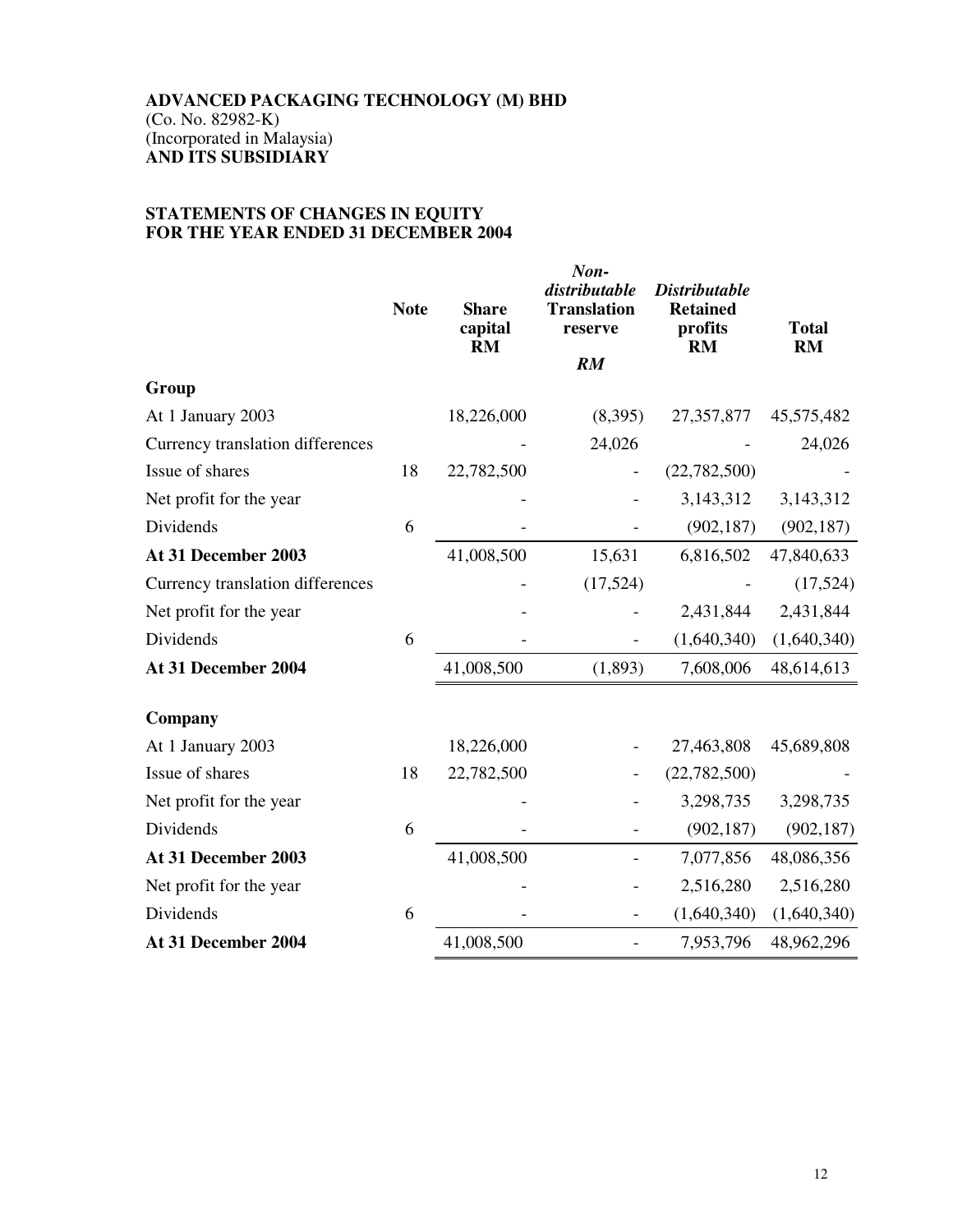#### **CASH FLOW STATEMENTS FOR THE YEAR ENDED 31 DECEMBER 2004**

|                                                                                | Group             |                     | Company           |                     |
|--------------------------------------------------------------------------------|-------------------|---------------------|-------------------|---------------------|
|                                                                                | 2004<br><b>RM</b> | 2003<br><b>RM</b>   | 2004<br><b>RM</b> | 2003<br><b>RM</b>   |
| Cash flows generated from/<br>(used in) operating activities                   |                   |                     |                   |                     |
| Profit before tax                                                              | 3,380,233         | 3,895,721           | 3,464,669         | 4,051,144           |
| Adjustments for:                                                               |                   |                     |                   |                     |
| Depreciation<br>Gain on disposal of property, plant                            | 1,368,434         | 1,189,691           | 1,368,434         | 1,189,691           |
| and equipment                                                                  | (82,965)          | (6,000)             | (82,965)          | (6,000)             |
| Interest income<br>Property, plant and equipment<br>written off                | (743, 501)<br>827 | (967, 173)<br>4,465 | (743, 501)<br>827 | (967, 173)<br>4,465 |
| Provision for staff gratuity                                                   | 49,274            | 47,174              | 49,274            | 47,174              |
| <b>Operating profit before</b>                                                 |                   |                     |                   |                     |
| working capital changes                                                        | 3,972,302         | 4,163,878           | 4,056,738         | 4,319,301           |
| (Increase)/Decrease in inventories                                             | (2,495,309)       | 856,453             | (2,495,309)       | 856,453             |
| (Increase)/Decrease in trade and<br>other receivables<br>Decrease in trade and | (535, 238)        | 709,472             | (535, 238)        | 346,254             |
| other payables                                                                 | (129, 529)        | (670, 929)          | (129, 522)        | (670, 949)          |
| <b>Cash generated from operations</b>                                          | 812,226           | 5,058,874           | 896,669           | 4,851,059           |
| Tax refund                                                                     | 65,121            |                     | 65,121            |                     |
| Income tax paid                                                                | (678,040)         | (1,270,279)         | (678,040)         | (1,270,279)         |
| Staff gratuity paid                                                            | (5,751)           | (12, 975)           | (5,751)           | (12, 975)           |
| Net cash from operating activities                                             | 193,556           | 3,775,620           | 277,999           | 3,567,805           |
| Cash flows generated from/<br>(used in) investing activities                   |                   |                     |                   |                     |
| Advances to subsidiary<br>Investment in joint venture                          |                   | (10,828,091)        | (84, 443)         | (10, 596, 250)      |
| Interest received<br>Proceeds from disposal of                                 | 743,501           | 967,173             | 743,501           | 967,173             |
| property, plant and equipment<br>Purchase of property, plant                   | 87,000            | 6,000               | 87,000            | 6,000               |
| and equipment                                                                  | (912, 797)        | (1,662,366)         | (912, 797)        | (1,662,366)         |
| Net cash used in investing activities                                          | (82, 296)         | (11,517,284)        | (166, 739)        | (11, 285, 443)      |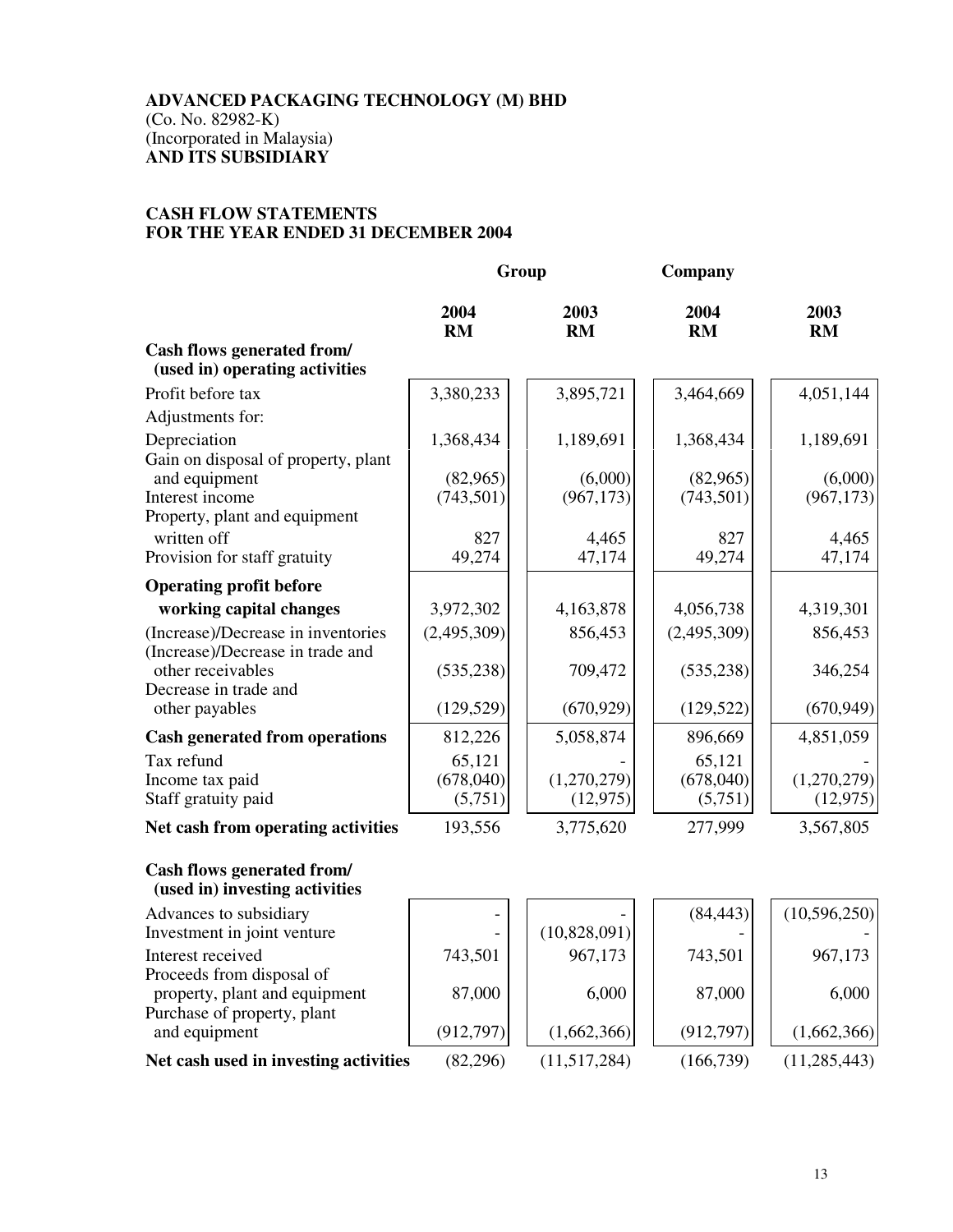#### **CASH FLOW STATEMENTS** (continued) **FOR THE YEAR ENDED 31 DECEMBER 2004**

| Group             |                   | Company           |                   |  |
|-------------------|-------------------|-------------------|-------------------|--|
| 2004<br><b>RM</b> | 2003<br><b>RM</b> | 2004<br><b>RM</b> | 2003<br><b>RM</b> |  |
|                   |                   |                   |                   |  |
|                   |                   |                   |                   |  |
| (1,640,340)       | (902, 187)        | (1,640,340)       | (902, 187)        |  |
| (1,640,340)       | (902, 187)        | (1,640,340)       | (902, 187)        |  |
| (1,529,080)       | (8,643,851)       | (1,529,080)       | (8,619,825)       |  |
| 21,331,043        | 29,950,868        | 21,331,043        | 29,950,868        |  |
|                   | 24,026            |                   |                   |  |
| 19,801,963        | 21,331,043        | 19,801,963        | 21,331,043        |  |
|                   |                   |                   |                   |  |
| 801,963           | 1,831,043         | 801,963           | 1,831,043         |  |
|                   | 19,500,000        |                   | 19,500,000        |  |
| 19,801,963        | 21,331,043        | 19,801,963        | 21,331,043        |  |
|                   | 19,000,000        |                   | 19,000,000        |  |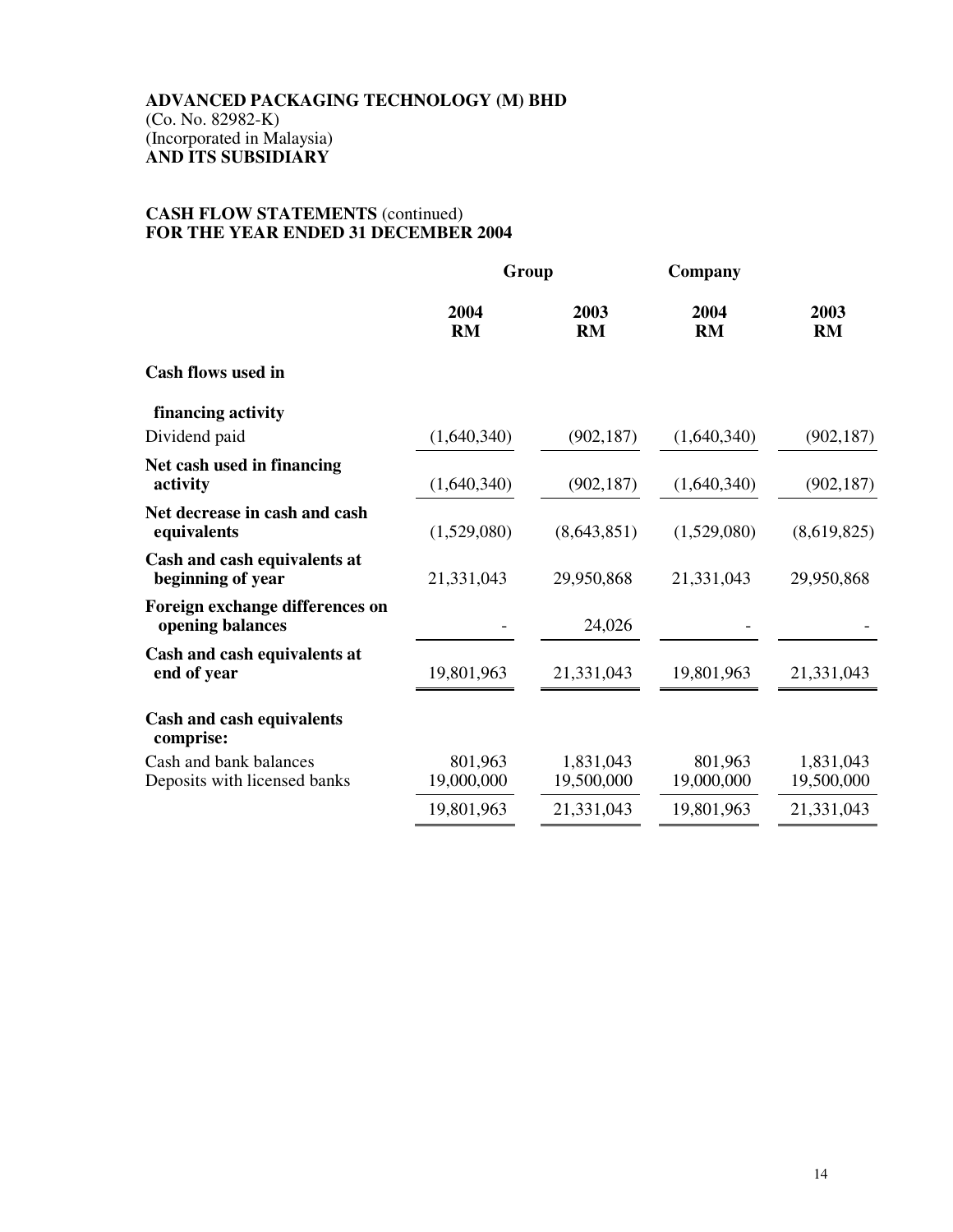# **Notes to the financial statements at 31 December 2004**

## 1. **Summary of significant accounting policies**

The following accounting policies are adopted by the Group and the Company and are consistent with those adopted in previous year.

#### (a) **Basis of accounting**

 The financial statements of the Group and of the Company are prepared on the historical cost basis and in compliance with the provisions of the Companies Act, 1965 and applicable approved accounting standards in Malaysia.

## (b) **Revenue and income recognition**

#### *i) Sales of goods*

Revenue represents invoiced value of goods supplied less returns and discounts and is recognised in the income statement upon delivery of goods and customer's acceptance.

#### *ii) Interest income*

 Interest income is recognised in the income statement as it accrues, taking into account the effective yield on the assets.

#### (c) **Basis of consolidation**

 A subsidiary is an enterprise controlled by the Company. Control exists when the Company has the power, directly or indirectly, to govern the financial and operating policies of an enterprise so as to obtain benefits from its activities. The financial statements of the subsidiary are included in the consolidated financial statements from the date that control effectively commences until the date that control effectively ceases. The subsidiary is consolidated using the acquisition method of accounting.

 A subsidiary is excluded from consolidation when either control is intended to be temporary if the subsidiary is acquired and held exclusively with a view of its subsequent disposal in the near future and it has not previously been consolidated or it operates under severe long term restrictions which significantly impair its ability to transfer funds to the Company. The subsidiary excluded on these grounds is accounted for as investment.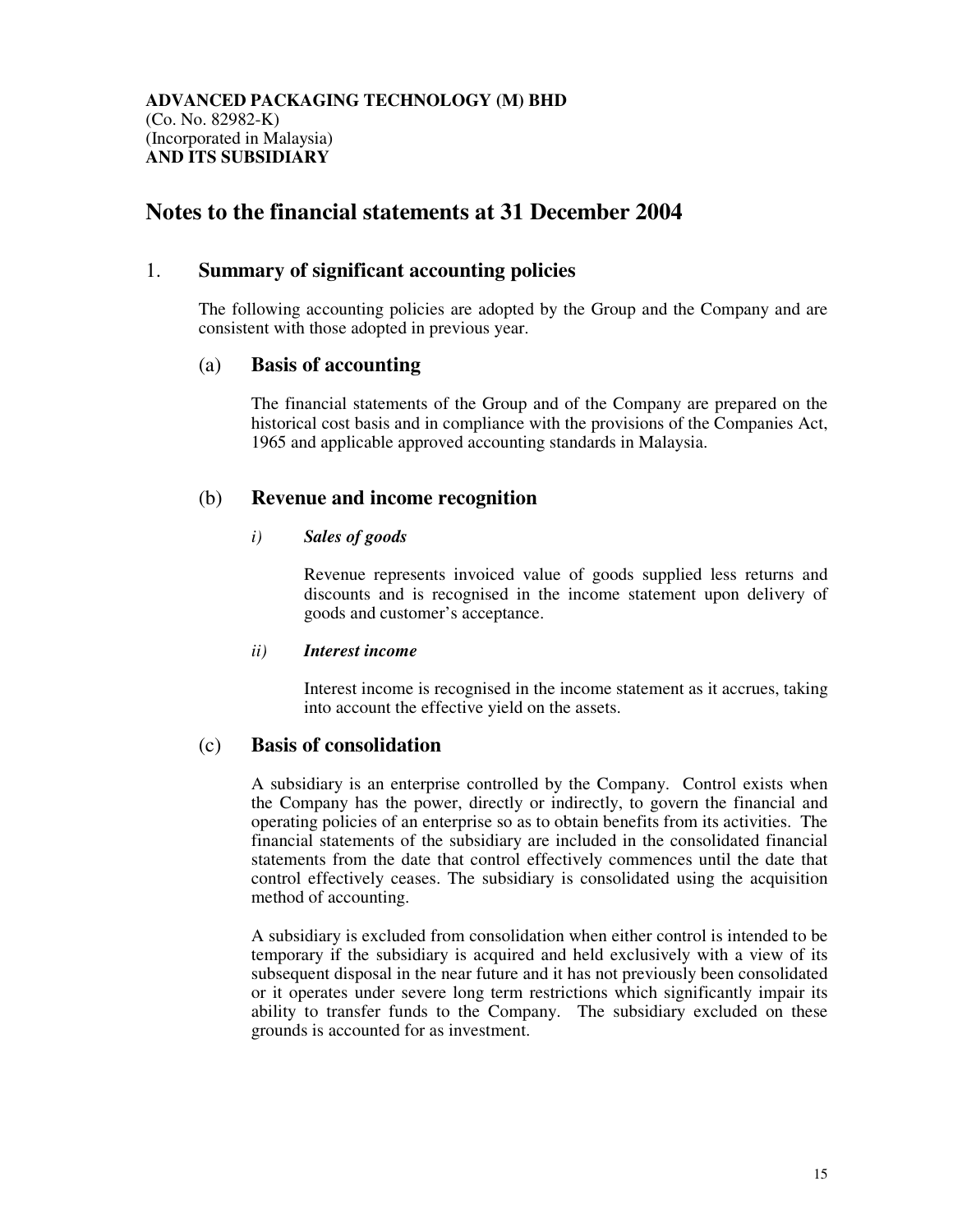#### 1. **Summary of significant accounting policies** (continued)

#### (c) **Basis of consolidation** (continued)

Under the acquisition method of accounting, the results of subsidiary acquired or disposed of during the year are included from the date of acquisition or up to the date of disposal. At the date of acquisition, the fair values of the subsidiary's net assets are determined and these values are reflected in the Group financial statements. The difference between the acquisition cost and the fair values of the subsidiary's net assets is reflected as goodwill or negative goodwill as appropriate.

## (d) **Property, plant and equipment**

Property, plant and equipment are stated at cost less accumulated depreciation.

 Property, plant and equipment retired from active use and held for disposal are stated at the carrying amount at the date when the asset is retired from active use, less impairment losses, if any.

#### *Depreciation*

Leasehold land is amortised over the initial lease period of ninety nine (99) years expiring in 2086.

 Other property, plant and equipment are depreciated on a straight-line basis to write off the cost of the assets over the term of their estimated useful lives at the following principal annual rates:

| <b>Building</b>                   | $2\% - 10\%$           |
|-----------------------------------|------------------------|
| Plant, machinery and tools        | $7\frac{1}{2}\%$ - 10% |
| Furniture, fittings and equipment | $10\% - 20\%$          |
| Motor vehicles                    | 20%                    |

#### (e) **Investment in subsidiary**

 Investment in subsidiary is stated at cost in the Company, less impairment loss where applicable.

#### (f) **Joint venture**

A joint venture is a contractual agreement whereby the Group and other parties have joint control over an economic activity.

#### (g) **Receivables**

Trade and other receivables are stated at cost less allowance for doubtful debts. Amount due from subsidiary is stated at cost.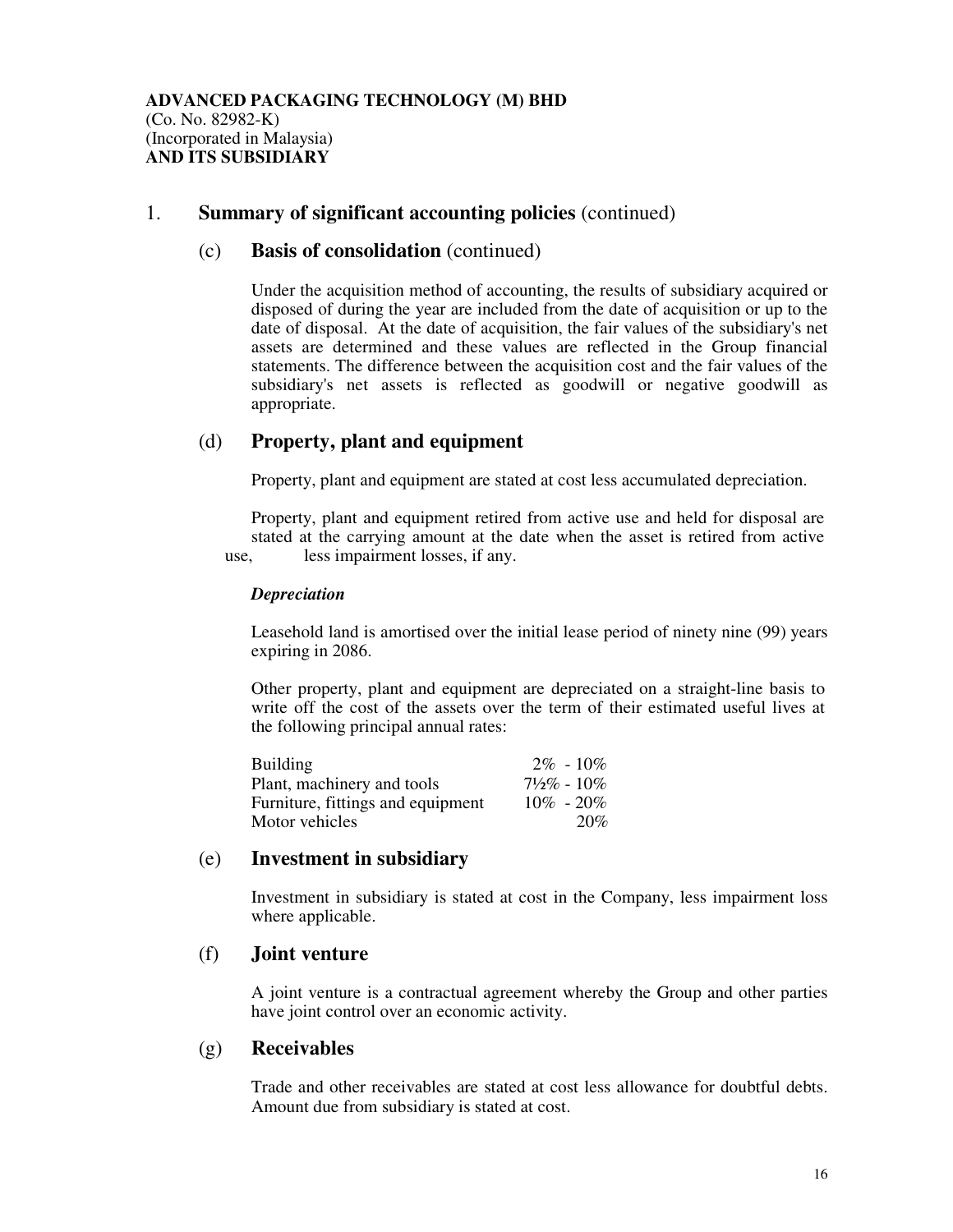## 1. **Summary of significant accounting policies** (continued)

#### (h) **Inventories**

 Raw materials, work in progress, finished goods and consumables are stated at the lower of cost and net realisable value. In arriving at net realisable value, allowance is made for all obsolete inventories.

 Cost of raw materials and consumables, which is determined on first in first out basis, includes all cost incurred in bringing them to their present location and condition.

Cost of work in progress and finished goods includes the cost of raw materials, direct labour and an appropriate proportion of the fixed and variable production overheads.

#### (i) **Cash and cash equivalents**

 Cash and cash equivalents consist of balances and deposits with banks and highly liquid investments that are readily convertible to known amounts of cash and which are subject to an insignificant risk of changes in value.

#### (j) **Liabilities**

Trade and other payables are stated at cost.

#### (k) **Income tax**

Tax on the profit or loss for the year comprises current and deferred tax. Income tax is recognised in the income statement except to the extent that it relates to items recognised directly to equity, in which case it is recognised in equity.

Current tax expense is the expected tax payable on the taxable income for the year, using tax rates enacted or substantially enacted at the balance sheet date, and any adjustment to tax payable in respect of the previous years.

 Deferred tax is provided in full, using the liability method, on temporary differences arising between the tax bases of assets and liabilities and their carrying amount in the financial statements. Temporary differences are not recognised for the initial recognition of assets or liabilities that is not a business combination and that at the time of the transaction affects neither accounting nor taxable profit. The amount of deferred tax provided is based on the expected manner of realisation or settlement of the carrying amount of assets and liabilities, using tax rates enacted or substantially enacted at the balance sheet date.

 A deferred tax asset is recognised to the extent that it is probable that future taxable profit will be available against which the temporary differences can be utilised.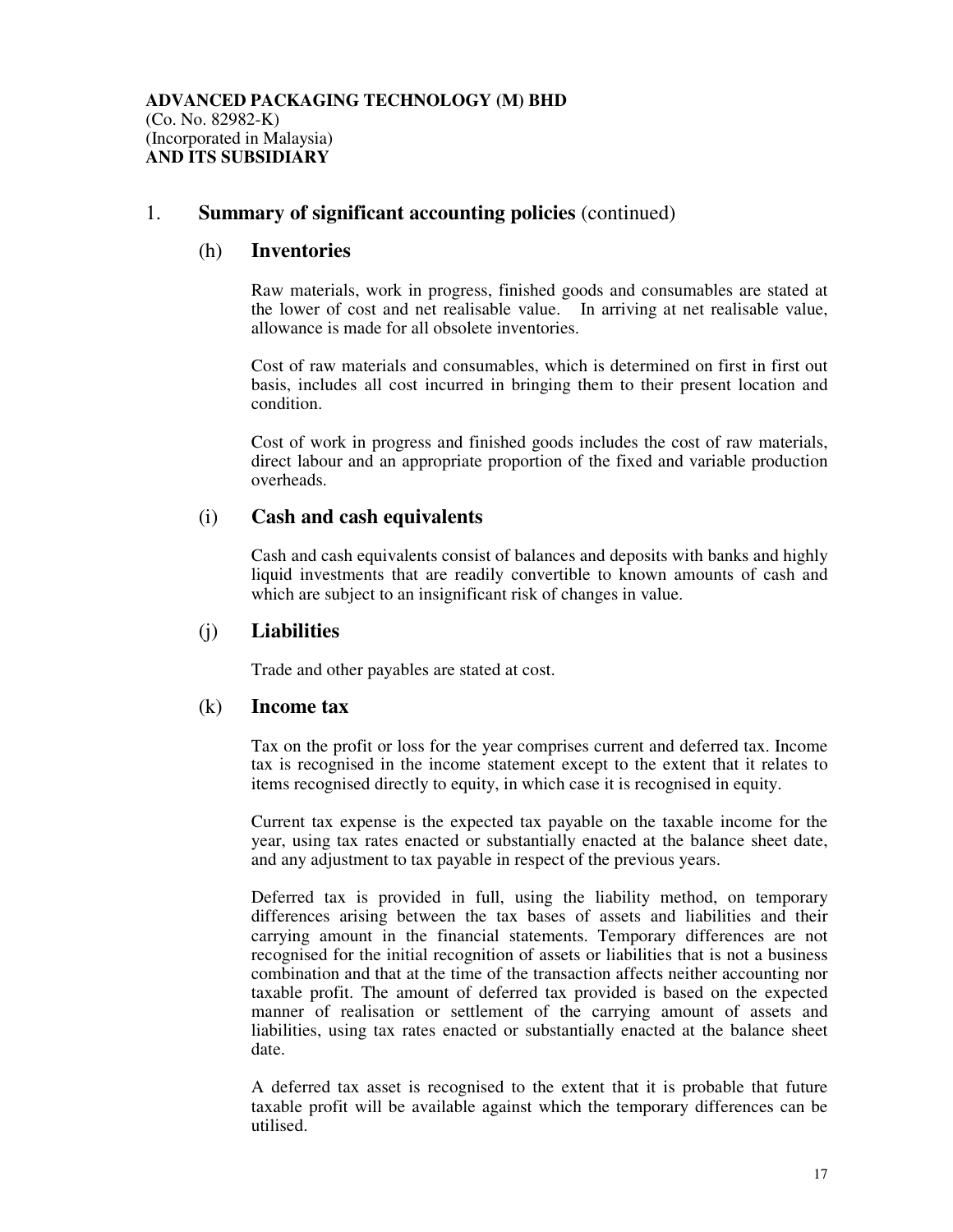## 1. **Summary of significant accounting policies** (continued)

#### (l) **Employee benefits**

 The Company has a staff gratuity scheme for employees who are eligible under their employment contracts. Gratuity for employees is provided for in the financial statements taking into consideration the length of service and basic salary earnings of eligible employees.

#### (m) **Impairment**

 The carrying amounts of the Group's asset are reviewed at each balance sheet date to determine whether there is any indication of impairment. If any such indication exists, the asset's recoverable amount is estimated. An impairment loss is recognised whenever the carrying amount of an asset or the cash generating unit to which it belongs exceeds its recoverable amount. Impairment losses are recognised in the income statement. Any subsequent increase in recoverable amount is recognised in the income statement.

 The recoverable amount is the greater of the asset's net selling price and its value in use. In assessing value in use, estimated future cash flows are discounted to their present value using a pre-tax discount rate that reflects current market assessments of the time value of money and the risks specific to the asset. For an asset that does not generate largely independent cash inflows, the recoverable amount is determined for the cash-generating unit to which the asset belongs.

 An impairment loss is reversed if there has been a change in the estimates used to determine the recoverable amount and it is reversed only to the extent that the asset's carrying amount does not exceed the carrying amount that would have determined, net of depreciation or amortisation, if no impairment loss has been recognised.

#### (n) **Foreign currency transactions**

Transactions in foreign currencies are translated to Ringgit Malaysia at rates of exchange ruling at the date of the transactions. Monetary assets and liabilities denominated in foreign currencies at the balance sheet date are translated to Ringgit Malaysia at the foreign exchange rates ruling at that date or forward rates, where applicable. Foreign exchange differences arising on translation are recognised in the income statement.

The closing rates used in the translation for foreign currency monetary assets and liabilities are as follows:

|                      | 2004      | 2003      |
|----------------------|-----------|-----------|
|                      | <b>RM</b> | <b>RM</b> |
| 1 US Dollar          | 3.80      | 3.80      |
| 1 Brunei Dollar      | 2.35      | 2.21      |
| 1 Singapore Dollar   | 2.35      | 2.21      |
| 100 Thai Baht        | 9.93      | 9.40      |
| 100 Hong Kong Dollar | 49.35     | 49.43     |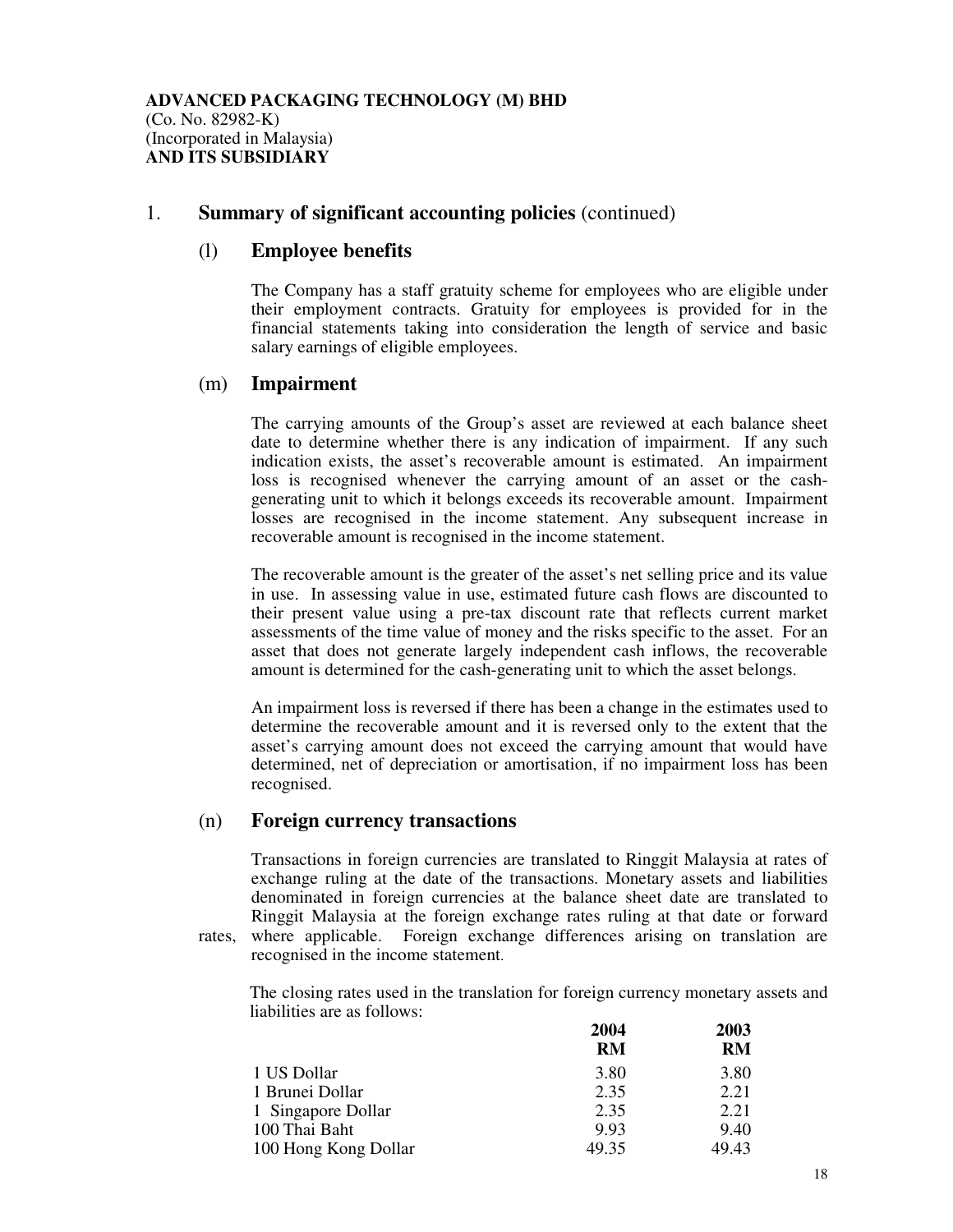## 2. **Staff costs**

Staff costs include Directors' remunerations, salaries, wages, bonus and allowances, statutory contributions for employees and other employee related expenses. The total number of employees, inclusive of executive Directors, of the Group and the Company as at the end of the financial year are 97 and 96 (2003: 113 and 112) respectively.

## 3. **Operating profits**

|                                                   | Group      |           | Company    |           |
|---------------------------------------------------|------------|-----------|------------|-----------|
|                                                   | 2004       | 2003      | 2004       | 2003      |
|                                                   | <b>RM</b>  | RM        | RM         | <b>RM</b> |
| Operating profit is arrived at<br>after charging: |            |           |            |           |
| Auditors' remuneration                            | 30,739     | 30,448    | 25,000     | 25,000    |
| Allowance for doubtful debts                      | 97,513     | 209,901   | 97,513     | 209,901   |
| Bad debts written off                             |            | 23,909    |            | 23,909    |
| Depreciation                                      | 1,368,434  | 1,189,691 | 1,368,434  | 1,189,691 |
| Directors' emoluments                             |            |           |            |           |
| - fees                                            |            |           |            |           |
| - executive                                       | 36,000     | 36,000    | 36,000     | 36,000    |
| - non-executive                                   | 144,000    | 144,000   | 144,000    | 144,000   |
| - remunerations                                   |            |           |            |           |
| - Directors of the Company                        | 557,578    | 532,064   | 557,578    | 532,064   |
| - Director of a subsidiary                        | 52,500     | 90,000    |            |           |
| Inventories written off                           | 32,273     | 97,848    | 32,273     | 97,848    |
| Loss on foreign exchange                          |            |           |            |           |
| - realised                                        |            | 2,949     |            | 2,949     |
| Property, plant and equipment                     |            |           |            |           |
| written off                                       | 827        | 4,465     | 827        | 4,465     |
| Provision for staff gratuity                      | 49,274     | 47,174    | 49,274     | 47,174    |
| and crediting:                                    |            |           |            |           |
| Bad debts recovered                               |            | (11,315)  |            | (11, 315) |
| Gain on disposal of property,                     |            |           |            |           |
| plant and equipment                               | (82,965)   | (6,000)   | (82,965)   | (6,000)   |
|                                                   |            |           |            |           |
| Gain on foreign exchange                          |            |           |            |           |
| - realised                                        | (1,709)    |           | (1,709)    |           |
| - unrealised                                      | (605)      | (9,180)   | (605)      | (9,180)   |
| Reversal of allowance for                         |            |           |            |           |
| doubtful debts                                    | (500, 735) | (32, 744) | (500, 735) | (32, 744) |

Estimated cash value of benefits-in-kind for the executive Directors are RM22,925 and RM22,925 (2003: RM31,900 and RM31,900) for the Group and the Company respectively.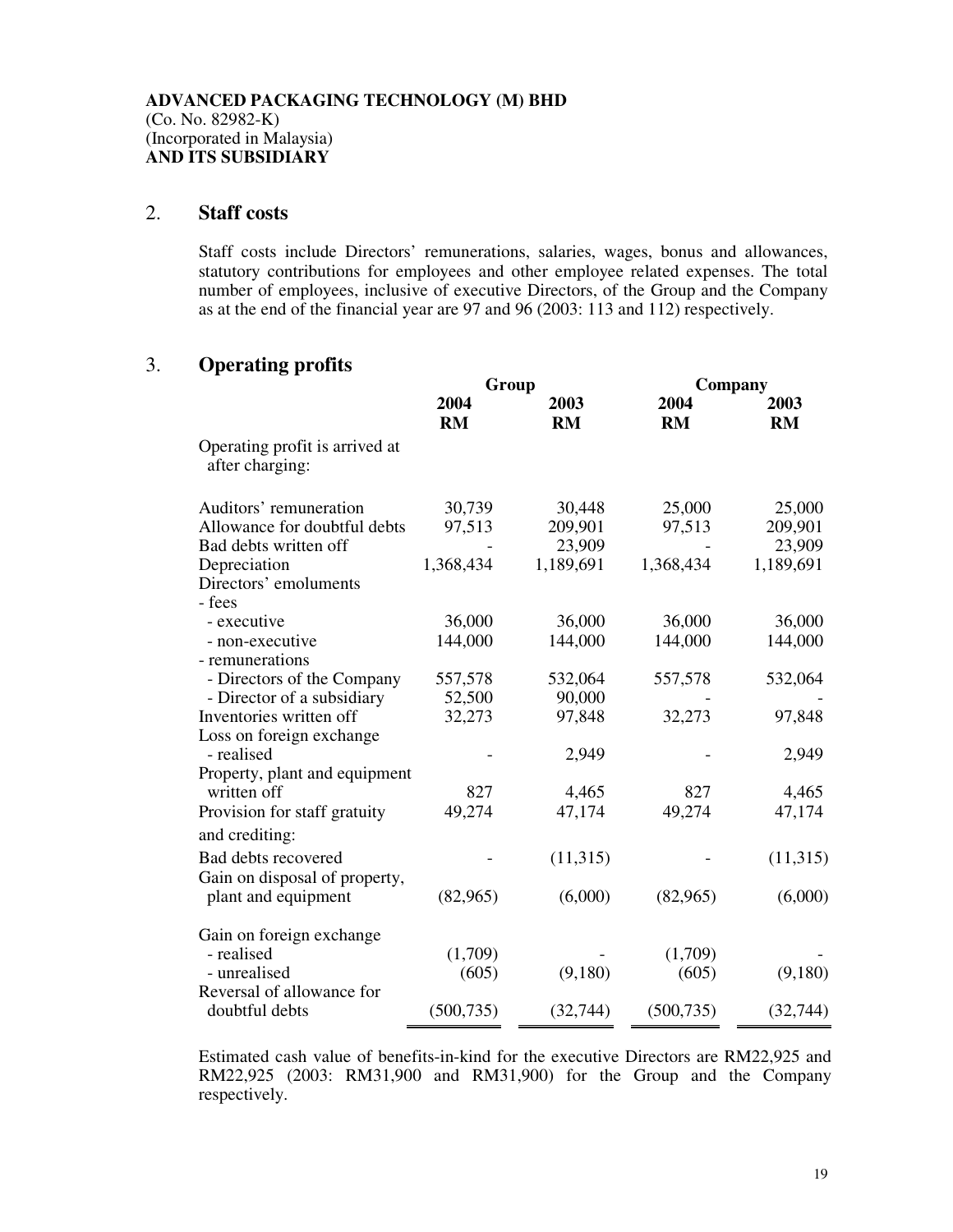## 4. **Income tax expense**

|                                                     | Group     |           | Company   |           |
|-----------------------------------------------------|-----------|-----------|-----------|-----------|
|                                                     | 2004      | 2003      | 2004      | 2003      |
|                                                     | <b>RM</b> | <b>RM</b> | <b>RM</b> | <b>RM</b> |
| Current tax expense                                 | 912,215   | 910,265   | 912,215   | 910,265   |
| (Over)/under provision in<br>prior years            | (44, 732) | 2,144     | (44, 732) | 2,144     |
| Deferred tax expense<br>- origination/(reversal) of |           |           |           |           |
| temporary differences (Note 16)                     | 80,906    | (160,000) | 80,906    | (160,000) |
|                                                     | 948,389   | 752,409   | 948,389   | 752,409   |

# *Reconciliation of effective tax rate*

|                           | Group             |                   | Company    |            |  |
|---------------------------|-------------------|-------------------|------------|------------|--|
|                           | 2004<br><b>RM</b> | 2003<br><b>RM</b> | 2004<br>RM | 2003<br>RM |  |
| Profit before tax         | 3,380,233         | 3,895,721         | 3,464,669  | 4,051,144  |  |
| Income tax using          |                   |                   |            |            |  |
| Malaysian tax rate        | 946,465           | 1,090,802         | 970,107    | 1,134,320  |  |
| Non deductible expenses   | 7,667             | 42,740            | 7,667      | 42,740     |  |
| Tax losses not recognised | 23,642            | 43,518            |            |            |  |
| Deferred tax              |                   |                   |            |            |  |
| previously not recognised | 25,069            | (210,000)         | 25,069     | (210,000)  |  |
| Double deduction          | (9,722)           | (8,975)           | (9,722)    | (8,975)    |  |
| Reinvestment allowances   |                   | (207, 820)        |            | (207, 820) |  |
|                           | 993,121           | 750,265           | 993,121    | 750,265    |  |
| Under provision in prior  |                   |                   |            |            |  |
| years                     | (44, 732)         | 2,144             | (44, 732)  | 2,144      |  |
|                           | 948,389           | 752,409           | 948,389    | 752,409    |  |

Tax losses not recognised relates to the losses before tax of the subsidiary, which is incorporated in Hong Kong for the year amounting to approximately RM84,436 (2003: RM155,424).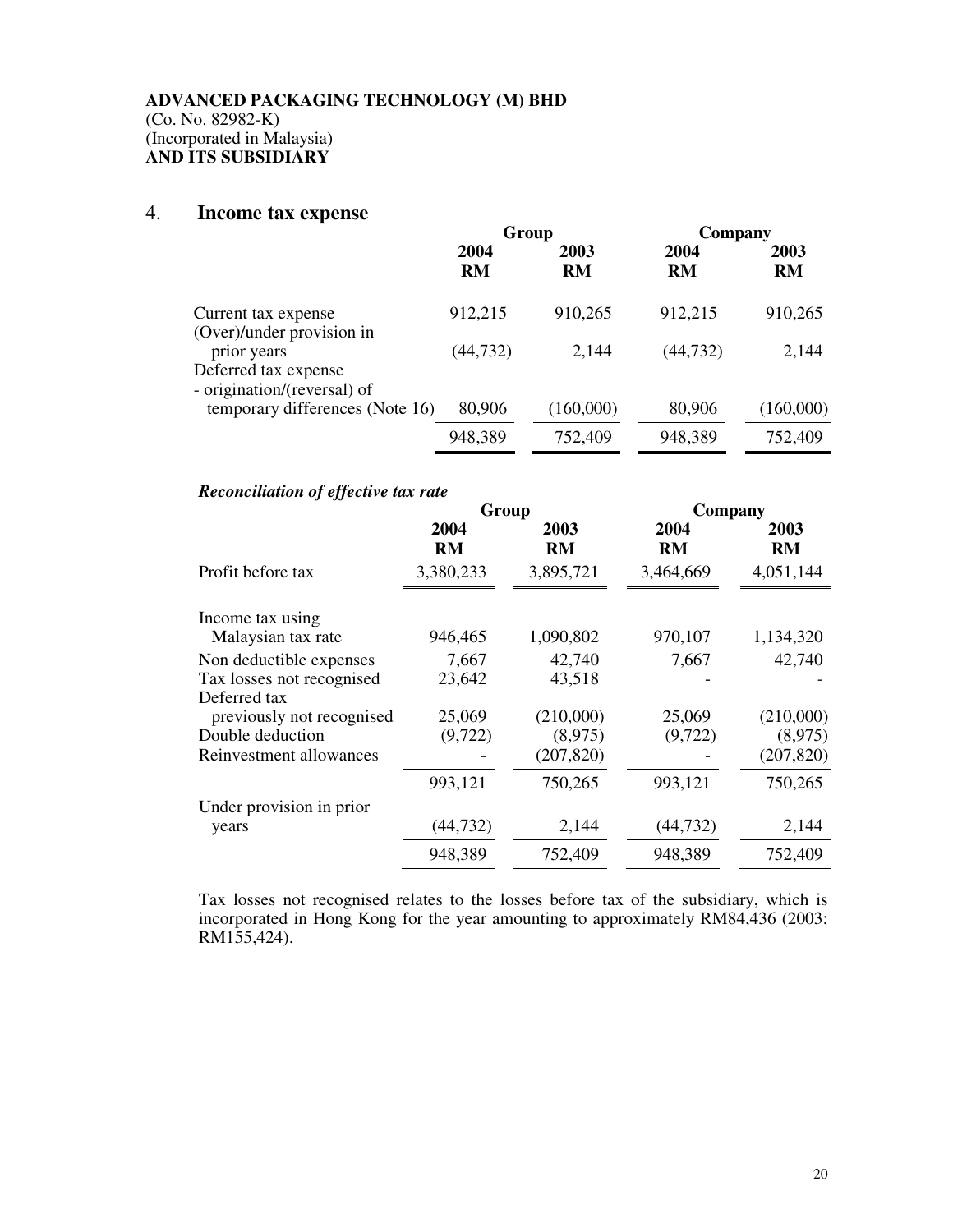# 5. **Earnings per ordinary share**

Basic earnings per share of the Group is based on the net profit attributable to ordinary shareholders of RM2,431,844 (2003: RM3,143,312) respectively and the issued share capital of 41,008,500 (2003: 41,008,500) ordinary shares.

# 6. **Dividends**

|                                                                      | 2004<br>RM | 2003<br>RM |
|----------------------------------------------------------------------|------------|------------|
| Final paid:<br>$2003 - 4.00\%$ per share tax exempt (2002: 4.95% per |            |            |
| share tax exempt)                                                    | 1,640,340  | 902,187    |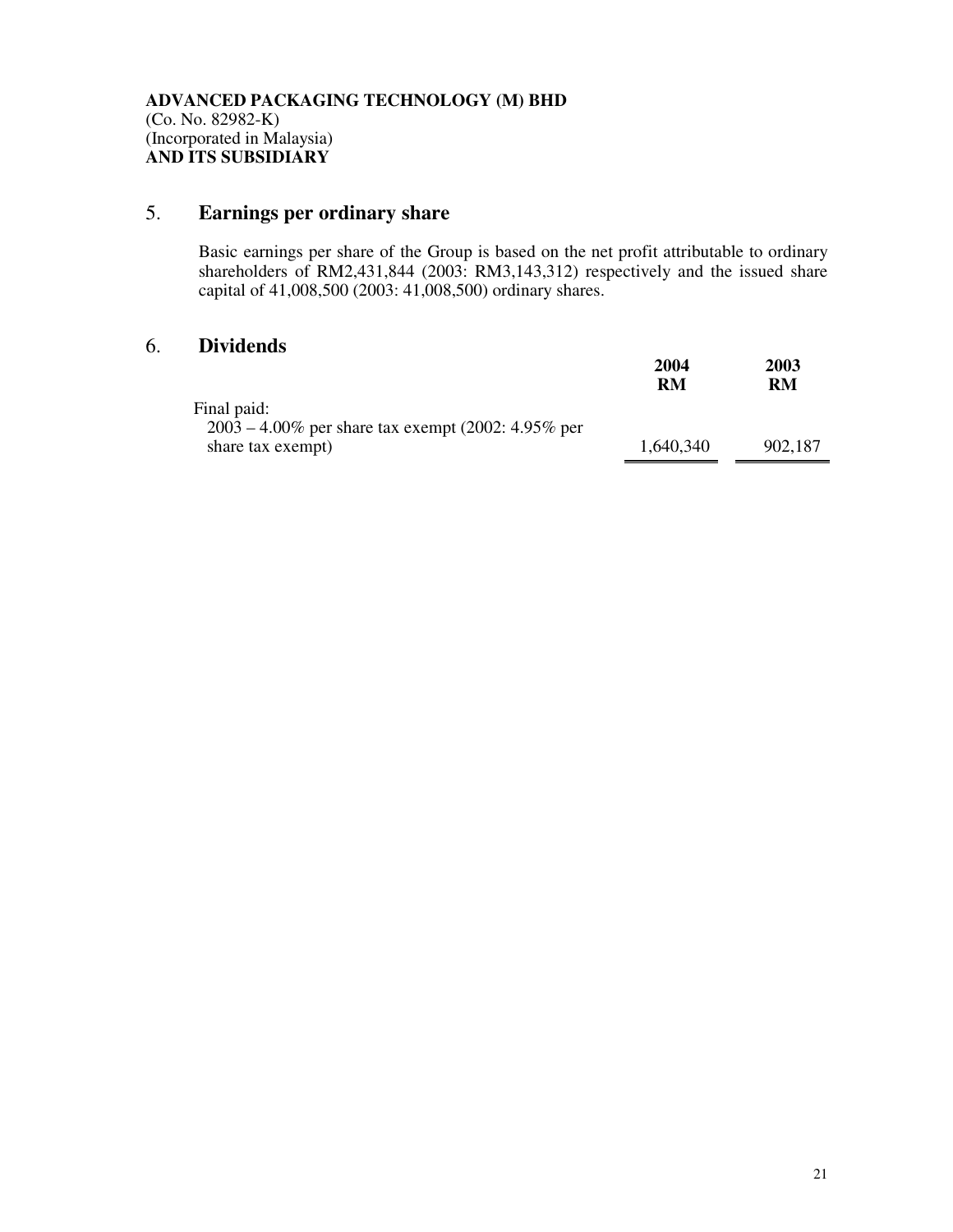# **ADVANCED PACKAGING TECHNOLOGY (M) BHD**

(Co. No. 82982-K) (Incorporated in Malaysia) **AND ITS SUBSIDIARY** 

# 7. **Property, plant and equipment**

| <b>Group and Company</b>                                                                                          | Long term<br>leasehold<br>land<br><b>RM</b> | <b>Building</b><br>RM | Plant,<br>machinery<br>and tools<br><b>RM</b> | Furniture,<br>fittings and<br>equipment<br><b>RM</b> | <b>Motor</b><br>vehicles<br><b>RM</b> | <b>Total</b><br>RM                               |
|-------------------------------------------------------------------------------------------------------------------|---------------------------------------------|-----------------------|-----------------------------------------------|------------------------------------------------------|---------------------------------------|--------------------------------------------------|
| Cost                                                                                                              |                                             |                       |                                               |                                                      |                                       |                                                  |
| At beginning of year<br><b>Additions</b><br><b>Disposals</b><br>Writte offs                                       | 739,000                                     | 4,255,229<br>11,350   | 17,948,631<br>257,245                         | 503,708<br>44,100<br>(22,000)<br>(5,613)             | 849,569<br>600,102<br>(257, 884)      | 24,296,137<br>912,797<br>(279, 884)<br>(5,613)   |
| At end of year                                                                                                    | 739,000                                     | 4,266,579             | 18,205,876                                    | 520,195                                              | 1,191,787                             | 24,923,437                                       |
| <b>Accumulated depreciation</b><br>At beginning of year<br>Charge for the year<br><b>Disposals</b><br>Writte offs | 138,625<br>7,390                            | 1,316,810<br>94,126   | 11,134,546<br>1,131,418                       | 332,555<br>47,885<br>(17,967)<br>(4,786)             | 783,168<br>87,615<br>(257, 883)       | 13,705,704<br>1,368,434<br>(275, 850)<br>(4,786) |
| At end of year                                                                                                    | 146,015                                     | 1,410,936             | 12,265,964                                    | 357,687                                              | 612,900                               | 14,793,502                                       |
| Net book value<br>At 31 December 2004                                                                             | 592,985                                     | 2,855,643             | 5,939,912                                     | 162,508                                              | 578,887                               | 10,129,935                                       |
| At 31 December 2003                                                                                               | 600,375                                     | 2,938,419             | 6,814,085                                     | 171,153                                              | 66,401                                | 10,590,433                                       |
| Depreciation charge for the year ended<br>31 December 2003                                                        | 7,390                                       | 89,974                | 1,023,069                                     | 47,114                                               | 22,144                                | 1,189,691                                        |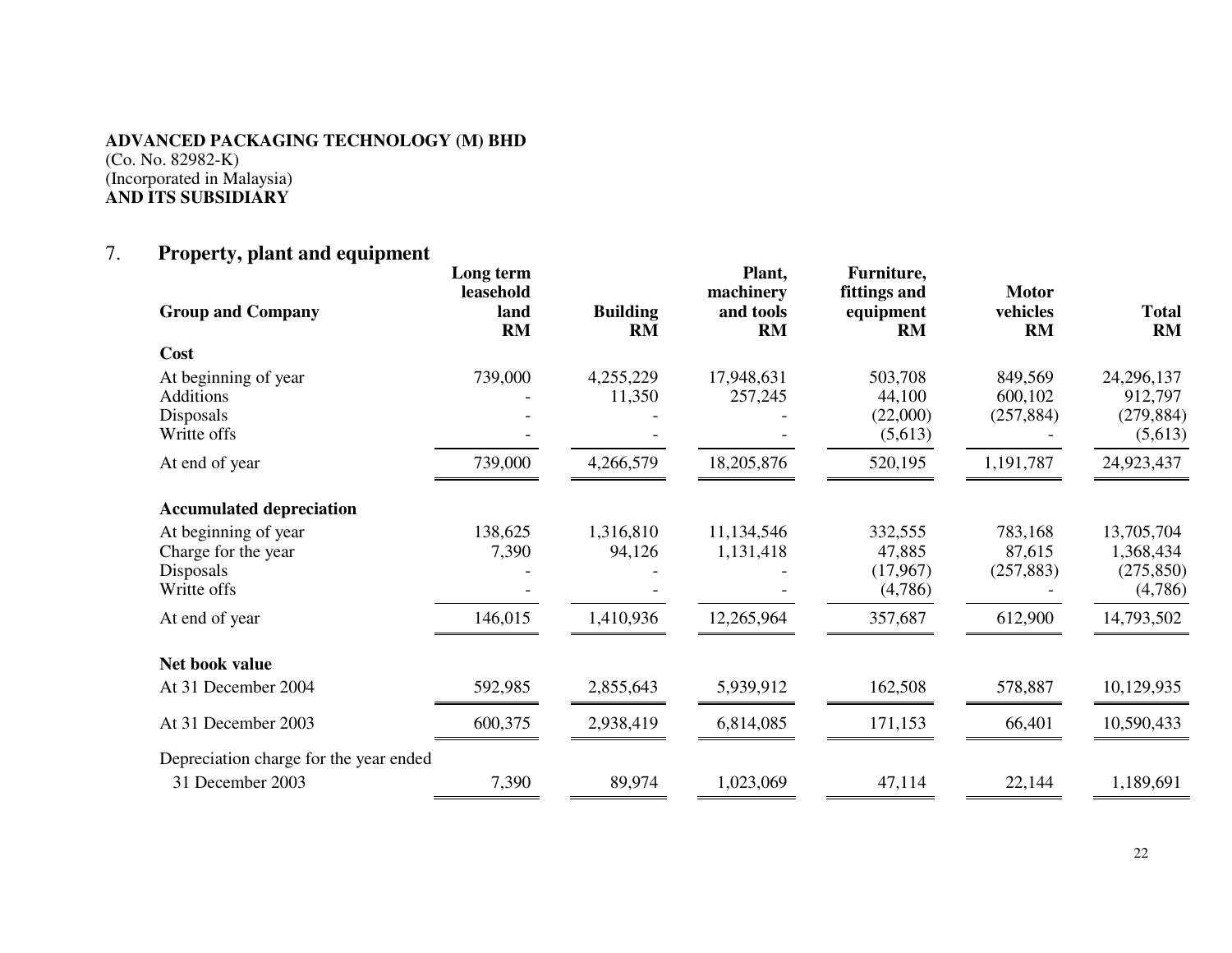# 8. **Investment in subsidiary**

|                         | Company    |                   |  |
|-------------------------|------------|-------------------|--|
|                         | 2004<br>RM | 2003<br><b>RM</b> |  |
| Unquoted shares at cost | 4.921      | 4,921             |  |

The details of the subsidiary are as follows:

|                                                   | <b>Place of</b> | Percentage of               |         | Principal                     |  |
|---------------------------------------------------|-----------------|-----------------------------|---------|-------------------------------|--|
| Name of company                                   | incorporation   | equity held<br>2004<br>2003 |         | <b>Activity</b>               |  |
| <b>Advanced Packaging</b><br>Investments (HK) Ltd | Hong Kong       | $100\%$                     | $100\%$ | Investment<br>holding company |  |

The subsidiary is not audited by PKF Malaysia.

# 9. **Investment in joint venture**

|                                                                         | Group      |            |  |
|-------------------------------------------------------------------------|------------|------------|--|
|                                                                         | 2004<br>RM | 2003<br>RM |  |
| At cost                                                                 | 10,810,566 | 10,828,091 |  |
| Cost of investment in joint venture includes the following:             |            |            |  |
| Capital contribution                                                    | 10,336,549 | 10,336,549 |  |
| Professional fees                                                       | 475,911    | 475,911    |  |
| Others                                                                  | (1,894)    | 15,631     |  |
|                                                                         | 10,810,566 | 10,828,091 |  |
| The Group's interest in the assets of the joint venture is as follows:- |            |            |  |
| Long term assets                                                        | 4,286,089  | 1,914,820  |  |
| Net current assets                                                      | 6,019,034  | 8,390,303  |  |
|                                                                         | 10,305,123 | 10,305,123 |  |
|                                                                         |            |            |  |

There is no Group's interest in revenue and expenses as the joint venture company has not commenced operations.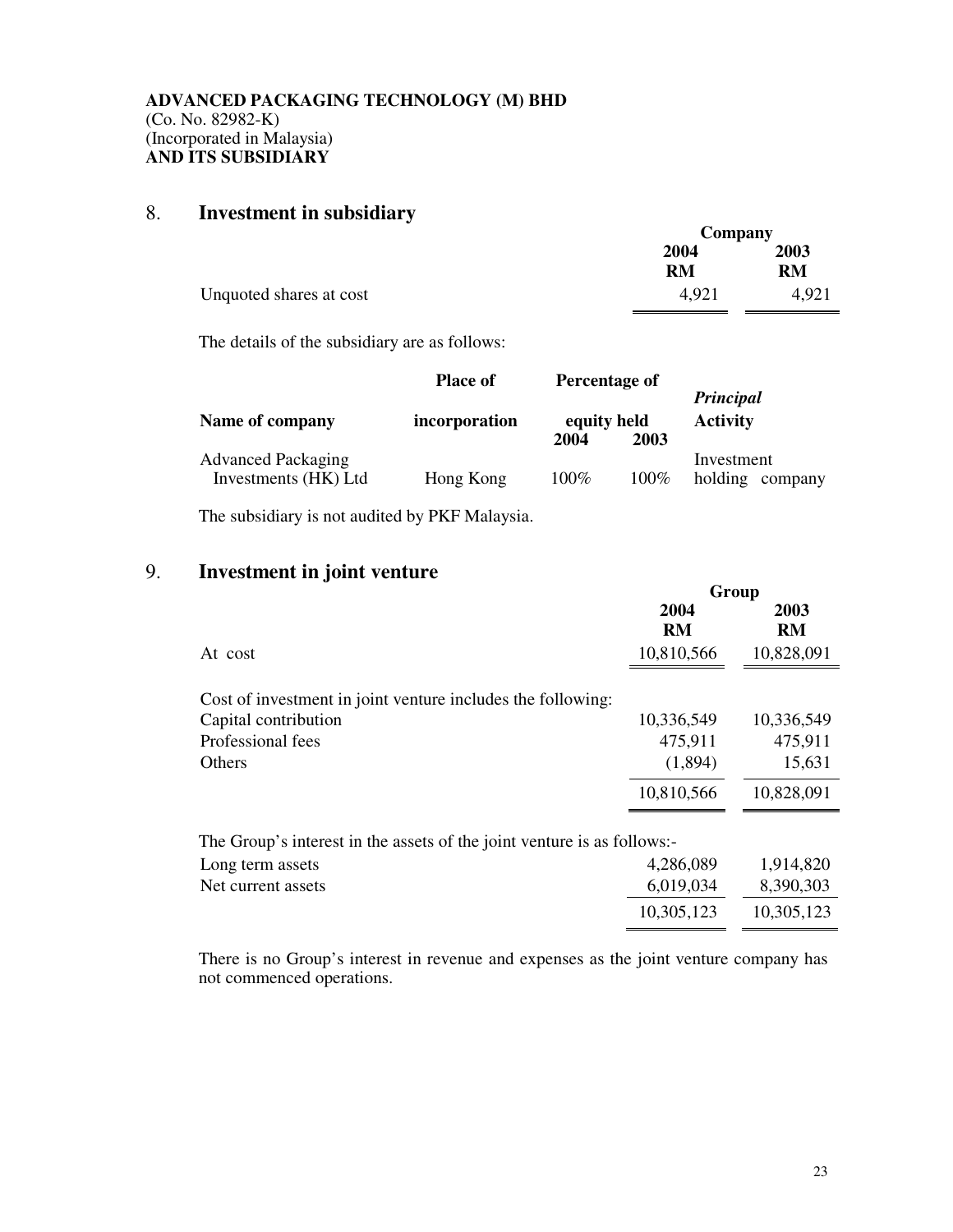# 9. **Investment in joint venture** (continued)

Details of jointly controlled entity are as follows:

| <b>Name</b>                               | <b>Principal activities</b>                                                                                                                 | <b>Proportion of</b><br>ownership interest<br>equity held |      |
|-------------------------------------------|---------------------------------------------------------------------------------------------------------------------------------------------|-----------------------------------------------------------|------|
|                                           |                                                                                                                                             | 2004                                                      | 2003 |
| Dalian Advanced Cement<br>Company Ltd $#$ | The Company has not commenced<br>operations. The intended principal<br>activities are that of production<br>and sales of clinker and cement | 25%                                                       | 25\% |

# Held by Advanced Packaging Investments (HK) Ltd.

# 10. **Amount due from subsidiary**

 Amount due from subsidiary represents interest free advances, which is not repayable within the next twelve (12) months.

## 11. **Inventories**

|                  | <b>Group and Company</b> |            |  |
|------------------|--------------------------|------------|--|
| At cost          | 2004<br>RM               | 2003<br>RM |  |
| Raw materials    | 5,062,729                | 2,825,660  |  |
| Work-in-progress | 451,551                  | 207,812    |  |
| Finished goods   | 420,562                  | 435,276    |  |
| Consumables      | 327,103                  | 297,888    |  |
|                  | 6,261,945                | 3,766,636  |  |

# 12. **Trade receivables**

|                                                   |                    | $O104p$ and $O01p$ an |  |  |
|---------------------------------------------------|--------------------|-----------------------|--|--|
|                                                   | 2004<br><b>RM</b>  | 2003<br><b>RM</b>     |  |  |
| Trade receivables<br>Allowance for doubtful debts | 5,939,445          | 6,253,114             |  |  |
| - Specific<br>- General                           | 294,470<br>450,000 | 433,726<br>750,000    |  |  |
|                                                   | (744, 470)         | (1,183,726)           |  |  |
|                                                   | 5,194,975          | 5,069,388             |  |  |

**Group and Company**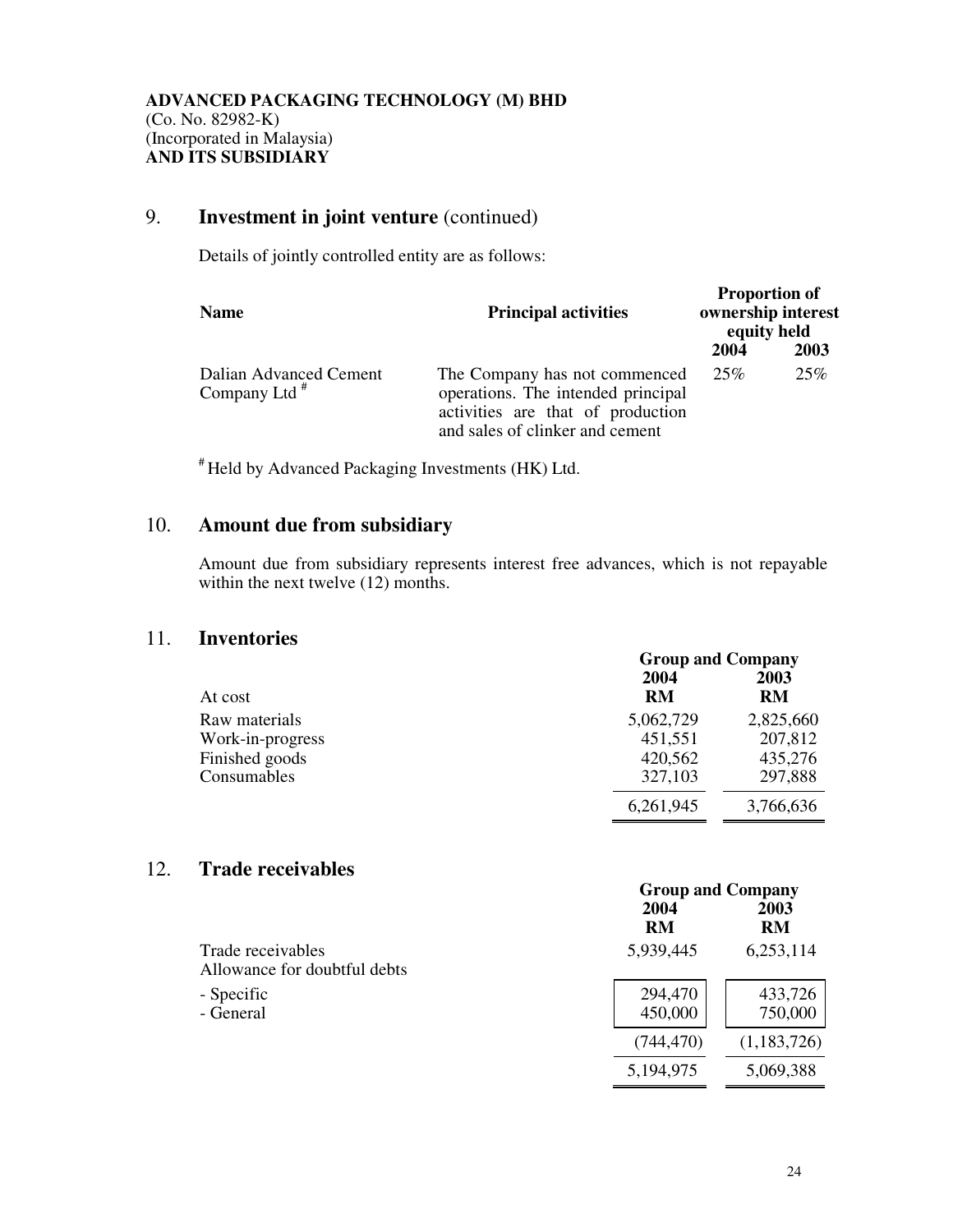# 13. **Other receivables, deposits and prepayments**

 Included in other receivables, deposits and prepayments of the Company are excess taxes paid amounting to nil (2003: RM163,182). Subject to the agreement by the Inland Revenue Board, the excess taxes paid is refundable.

## 14. **Cash and cash equivalents**

|                                               | <b>Group and Company</b> |            |  |
|-----------------------------------------------|--------------------------|------------|--|
|                                               | 2004<br><b>RM</b>        | 2003<br>RM |  |
| Deposits placed with licensed<br><b>banks</b> | 19,000,000               | 19,500,000 |  |
| Cash and bank balances                        | 801,963                  | 1,831,043  |  |
|                                               | 19,801,963               | 21,331,043 |  |

# 15. **Amount due to Directors**

This represents Directors' fees payable.

# 16. **Deferred taxation**

The amount, determined after appropriate offsetting, are as follows:

|                          |            | Group     |            | Company   |
|--------------------------|------------|-----------|------------|-----------|
|                          | 2004       | 2003      | 2004       | 2003      |
|                          | <b>RM</b>  | RM        | RM         | RM        |
| Deferred tax liabilities | 1,487,713  | 1,478,000 | 1,487,713  | 1,478,000 |
| Deferred tax assets      | (256, 807) | (328,000) | (256, 807) | (328,000) |
| At end of year           | 1,230,906  | 1,150,000 | 1,230,906  | 1,150,000 |

The recognised deferred tax assets and liabilities (before offsetting) are as follows:

|                                 | Group             |                   | Company    |                   |
|---------------------------------|-------------------|-------------------|------------|-------------------|
|                                 | 2004<br><b>RM</b> | 2003<br><b>RM</b> | 2004<br>RM | 2003<br><b>RM</b> |
| Property, plant and equipment   |                   |                   |            |                   |
| - capital allowances            | 1,487,713         | 1,475,000         | 1,487,713  | 1,475,000         |
| Unrealised foreign exchange     |                   |                   |            |                   |
| gain                            | (169)             | 3,000             | (169)      | 3,000             |
| Retirement benefits             | (130, 638)        | (118,000)         | (130, 638) | (118,000)         |
| Allowance for doubtful<br>debts |                   |                   |            |                   |
| - general                       | (126,000)         | (210,000)         | (126,000)  | (210,000)         |
| At end of year                  | 1,230,906         | 1,150,000         | 1,230,906  | 1,150,000         |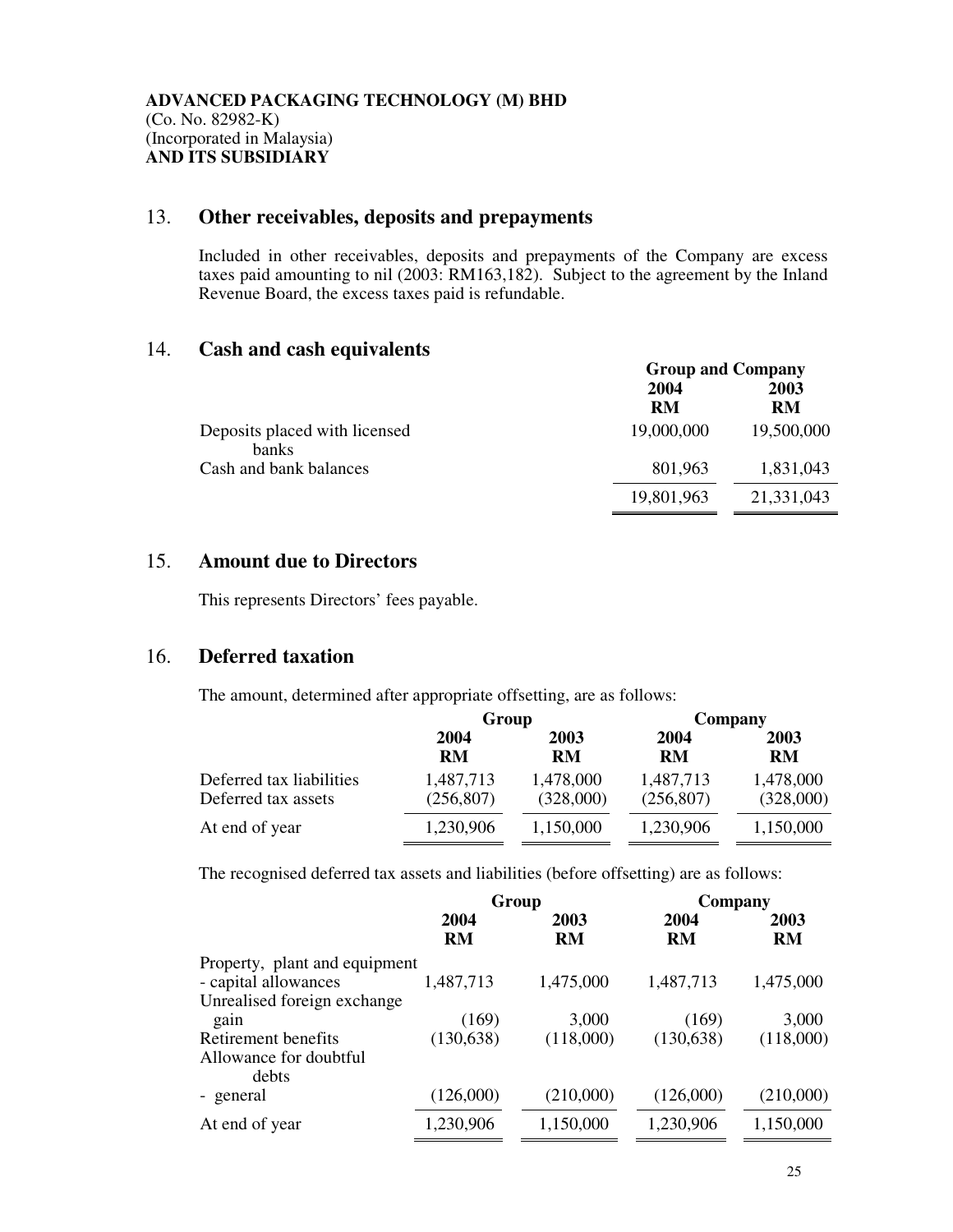# 17. **Provision for staff gratuity**

|                                                  | <b>Group and Company</b> |                      |  |
|--------------------------------------------------|--------------------------|----------------------|--|
|                                                  | 2004<br>RM               | 2003<br><b>RM</b>    |  |
| At beginning of year<br>Current year's provision | 423,043<br>49,274        | 388,844<br>47,174    |  |
| Amount paid during the year                      | 472,317<br>(5,751)       | 436,018<br>(12, 975) |  |
| At end of year                                   | 466,566                  | 423,043              |  |

#### 18. **Share capital**

|                                         | <b>Group and Company</b> |             |  |
|-----------------------------------------|--------------------------|-------------|--|
|                                         | 2004                     | 2003        |  |
|                                         | <b>RM</b>                | <b>RM</b>   |  |
| Authorised:                             |                          |             |  |
| 100,000,000 ordinary shares of RM1 each | 100,000,000              | 100,000,000 |  |
| Issued and fully paid:                  |                          |             |  |
|                                         |                          |             |  |
| At beginning of year                    | 41,008,500               | 18,226,000  |  |
| Issued during the year                  |                          | 22,782,500  |  |
| At end of year                          | 41,008,500               | 41,008,500  |  |

In the previous year, the Company had issued and allotted 22,782,500 new ordinary shares of RM1 each by way of a bonus issue by capitalising the retained profits amounting to RM22,782,500 (Note 19). The bonus issue was issued to the existing shareholders of the Company on the basis of five (5) new ordinary shares of RM1 each for every four (4) existing ordinary shares of RM1 each.

#### 19. **Reserves**

|                              | Group             |            | Company           |            |
|------------------------------|-------------------|------------|-------------------|------------|
|                              | 2004<br><b>RM</b> | 2003<br>RM | 2004<br><b>RM</b> | 2003<br>RM |
| Distributable:               |                   |            |                   |            |
| Retained profits             | 7,608,006         | 6,816,502  | 7,953,796         | 7,077,856  |
| Non-distributable:           |                   |            |                   |            |
| Currency translation reserve | (1,893)           | 15,631     |                   |            |
|                              | 7,606,113         | 6,832,133  | 7,953,796         | 7,077,856  |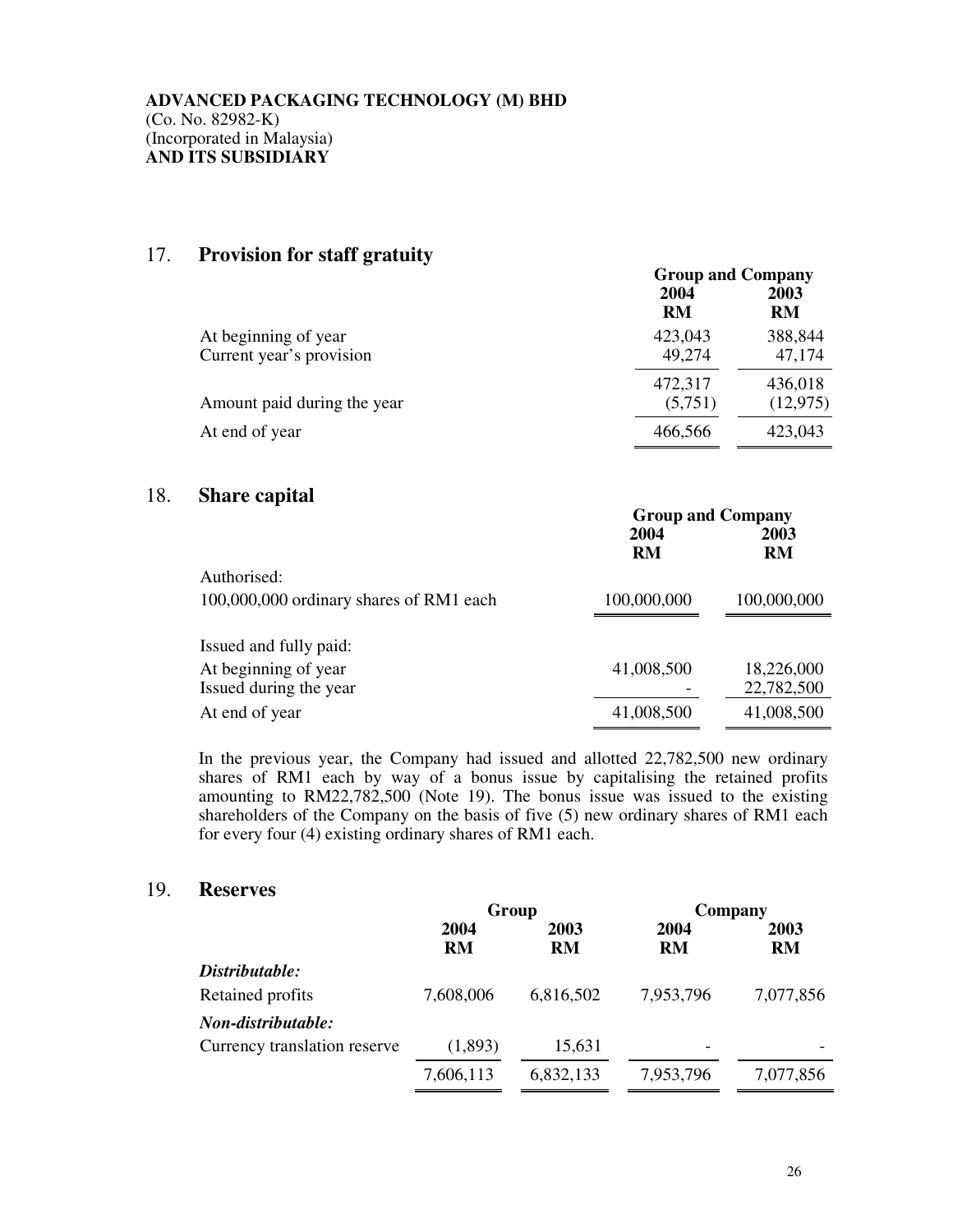#### 19. **Reserves** (continued)

Based on the estimated tax credits available, and the prevailing tax rates applicable to dividend, all of the retained profits of the Company are available for distribution by way of dividend without incurring additional tax liability.

 Subject to the agreement by the tax authorities, the Company has tax exempt income account of approximately RM6,769,000 (2003: RM8,364,000) available for distribution as tax exempt dividend.

 In the previous financial year, the Company has capitalised RM22,782,500 of its retained profits as bonus issue of five (5) new ordinary shares of RM1 each for every four (4) existing ordinary shares for RM1 each (Note 18).

## 20. **Segmental information**

#### *Business segments*

Business segmental information has not been prepared as the Group's revenue, operating profit, assets and liabilities, depreciation, capital and non-cash expenditure are mainly confined to one (1) industry segment carried out in Malaysia namely the manufacturing and distribution of flexible packaging materials.

#### *Geographical segments*

The activities of the Group are mainly carried out in Malaysia except for the investment in joint venture in China, which has yet to commence operations. Accordingly, the segmental information by geographical location is presented as below:

|                               | <b>Malaysia</b> |            | <b>Outside Malaysia</b> |           | <b>Consolidated</b>   |            |
|-------------------------------|-----------------|------------|-------------------------|-----------|-----------------------|------------|
|                               | 2004            | 2003       | 2004                    | 2003      | 2004                  | 2003       |
|                               | RM              | RM         | RM                      | <b>RM</b> | RM                    | <b>RM</b>  |
| Segment assets<br>by location |                 |            |                         |           |                       |            |
| of assets                     | 42,164,927      | 41,287,140 | 10,810,566              |           | 10,828,091 52,975,493 | 52,115,231 |

# 21. **Financial instruments**

#### **Financial risk management objectives and policies**

Exposure to credit, interest rate and currency risk arises in the normal course of the Group and the Company's business. The Board reviews and agrees policies for managing each of these risks and they are summarised below.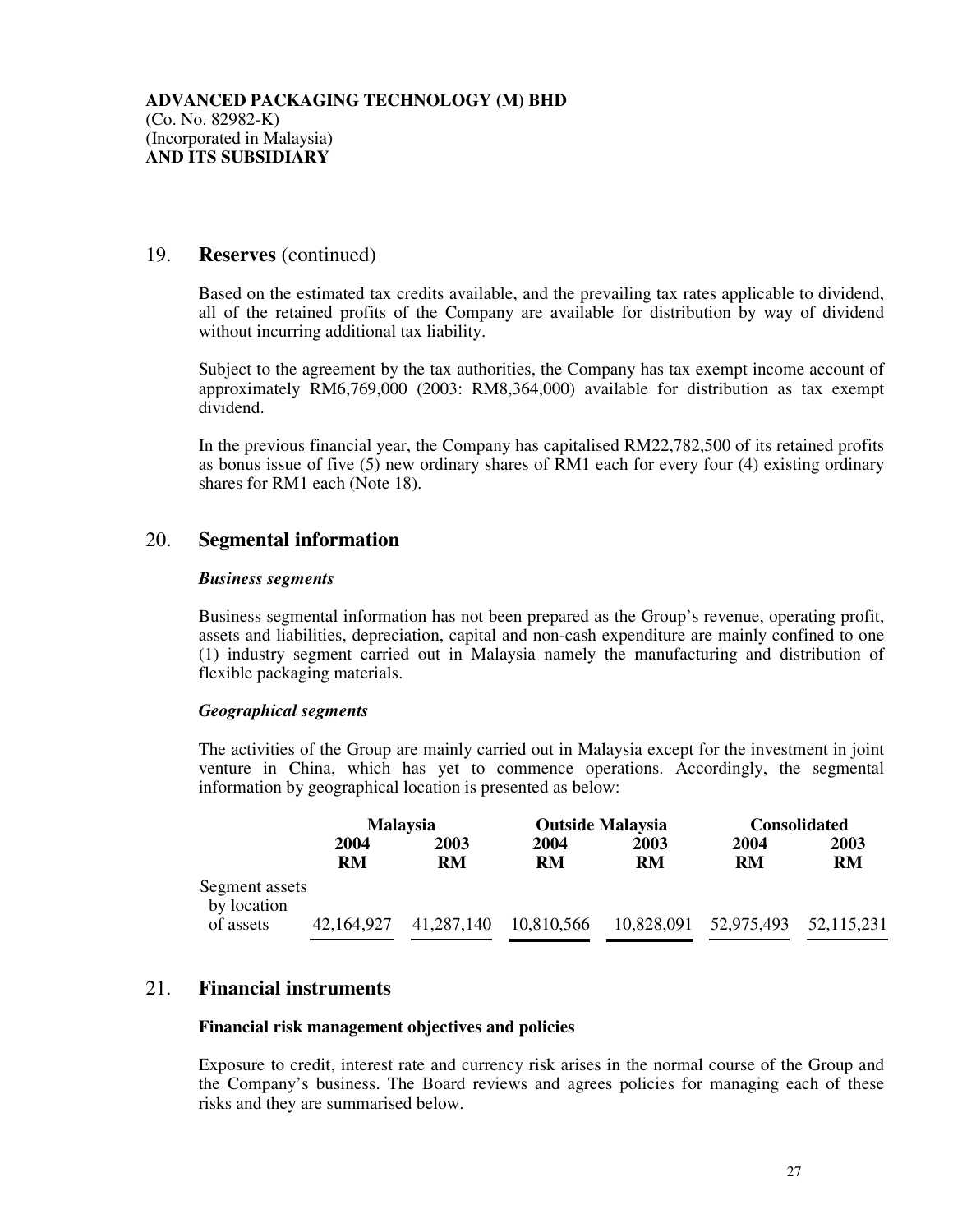# 21. **Financial instruments** (continued)

#### **Credit risk**

 Management has a credit policy in place and the exposure to credit risk is monitored on an ongoing basis. Credit evaluations are performed on customers requiring credit over a certain amount.

 At balance sheet date, there were no significant concentrations of credit risk. The maximum exposure to credit risk is represented by the carrying amount of each financial asset.

#### **Interest rate risk**

 At the balance sheet date, the Group and the Company has no borrowings. As such, the Company is not exposed to any interest rate risk.

#### **Foreign currency risk**

The Group and the Company incur foreign currency risk on sales and purchases that are denominated in a currency other than Ringgit Malaysia. The currency giving rise to this risk is primarily US dollars. In view of the present pegging of Ringgit Malaysia to US dollars, the Group and the Company does not hedge this exposure.

#### **Fair values**

#### *Recognised financial instruments*

 In respect of cash and cash equivalents, trade and other receivables, trade and other payables and short term borrowings, the carrying amounts approximate fair value due to the relatively short term nature of these financial instruments.

|                               | 2004                            |                            | 2003                     |                     |
|-------------------------------|---------------------------------|----------------------------|--------------------------|---------------------|
| Company                       | Carrying<br><b>Amount</b><br>RM | Fair<br>value<br><b>RM</b> | Carrying<br>amount<br>RM | Fair<br>value<br>RM |
| Amount due from<br>subsidiary | 11, 147, 887                    | *                          | 11,063,444               | ∗                   |

In the opinion of the Directors, it is not practicable to determine the fair values of amounts due from subsidiary as the repayment terms are not fixed. However, the Directors do not anticipate that the carrying amounts recorded at balance sheet date to be significantly different from the values that would eventually be received or settled.